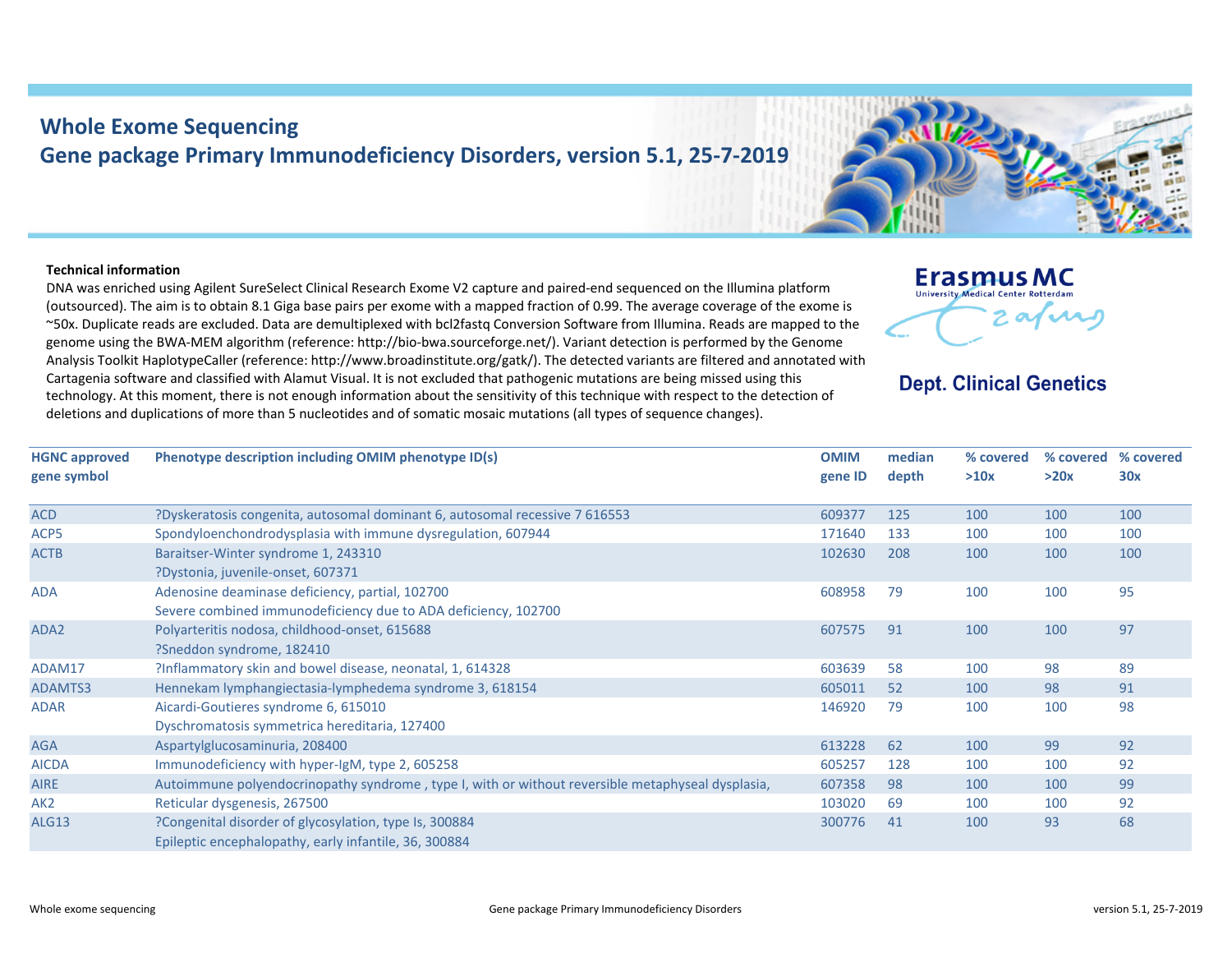| <b>HGNC approved</b> | Phenotype description including OMIM phenotype ID(s)                                      | <b>OMIM</b> | median | % covered |      | % covered % covered |
|----------------------|-------------------------------------------------------------------------------------------|-------------|--------|-----------|------|---------------------|
| gene symbol          |                                                                                           | gene ID     | depth  | >10x      | >20x | 30x                 |
|                      |                                                                                           |             |        |           |      |                     |
| <b>AP1S3</b>         | {Psoriasis 15, pustular, susceptibility to}, 616106                                       | 615781      | 40     | 100       | 99   | 83                  |
| AP3B1                | Hermansky-Pudlak syndrome 2, 608233                                                       | 603401      | 57     | 100       | 96   | 80                  |
| AP3D1                | ?Hermansky-Pudlak syndrome 10, 617050                                                     | 607246      | 101    | 99        | 98   | 97                  |
| APOL1                | {End-stage renal disease, nondiabetic, susceptibility to}, 612551                         | 603743      | 93     | 100       | 100  | 100                 |
|                      | {Glomerulosclerosis, focal segmental, 4, susceptibility to}, 612551                       |             |        |           |      |                     |
| ARHGEF1              | No OMIM phenotype                                                                         | 601855      | 97     | 100       | 100  | 98                  |
| ARPC1B               | Platelet abnormalities with eosinophilia and immune-mediated inflammatory disease, 617718 | 604223      | 108    | 100       | 100  | 100                 |
| <b>ATM</b>           | Ataxia-telangiectasia, 208900                                                             | 607585      | 64     | 100       | 98   | 90                  |
|                      | {Breast cancer, susceptibility to}, 114480                                                |             |        |           |      |                     |
|                      | Lymphoma, B-cell non-Hodgkin, somatic                                                     |             |        |           |      |                     |
|                      | Lymphoma, mantle cell, somatic                                                            |             |        |           |      |                     |
|                      | T-cell prolymphocytic leukemia, somatic                                                   |             |        |           |      |                     |
| ATP6AP1              | Immunodeficiency 47, 300972                                                               | 300197      | 70     | 100       | 99   | 96                  |
| B <sub>2</sub> M     | ?Amyloidosis, familial visceral, 105200                                                   | 109700      | 143    | 100       | 100  | 100                 |
|                      | Immunodeficiency 43, 241600                                                               |             |        |           |      |                     |
| <b>BACH2</b>         | No OMIM phenotype                                                                         | 605394      | 104    | 100       | 100  | 100                 |
| <b>BCL10</b>         | ?Immunodeficiency 37, 616098                                                              | 603517      | 57     | 100       | 100  | 91                  |
|                      | Lymphoma, MALT, somatic, 137245                                                           |             |        |           |      |                     |
|                      | {Lymphoma, follicular, somatic}, 605027                                                   |             |        |           |      |                     |
|                      | {Male germ cell tumor, somatic},, 273300                                                  |             |        |           |      |                     |
|                      | {Mesothelioma, somatic}, 156240                                                           |             |        |           |      |                     |
|                      | {Sezary syndrome, somatic}                                                                |             |        |           |      |                     |
| BCL11B               | ?Immunodeficiency 49, 617237                                                              | 606558      | 106    | 100       | 96   | 92                  |
| <b>BLK</b>           | Maturity-onset diabetes of the young, type 11, 613375                                     | 191305      | 107    | 100       | 100  | 100                 |
| <b>BLM</b>           | Bloom syndrome, 210900                                                                    | 604610      | 71     | 100       | 99   | 92                  |
| <b>BLNK</b>          | ?Agammaglobulinemia 4, 613502                                                             | 604515      | 53     | 100       | 96   | 82                  |
| BLOC1S6              | ?Hermansky-pudlak syndrome 9, 614171                                                      | 604310      | 41     | 100       | 98   | 75                  |
| <b>BTK</b>           | Agammaglobulinemia and isolated hormone deficiency, 307200                                | 300300      | 41     | 100       | 96   | 68                  |
|                      | Agammaglobulinemia, X-linked 1, 300755                                                    |             |        |           |      |                     |
| C <sub>1</sub> QA    | C1q deficiency, 613652                                                                    | 120550      | 134    | 100       | 100  | 100                 |
| C <sub>1QB</sub>     | C1q deficiency, 613652                                                                    | 120570      | 112    | 100       | 100  | 99                  |
| C <sub>1</sub> QC    | C1q deficiency, 613652                                                                    | 120575      | 143    | 100       | 100  | 100                 |
| C1S                  | C1s deficiency, 613783                                                                    | 120580      | 86     | 100       | 100  | 96                  |
|                      | Ehlers-Danlos syndrome, periodontal type, 2, 617174                                       |             |        |           |      |                     |
| C <sub>2</sub>       | C2 deficiency, 217000                                                                     | 613927      | 95     | 100       | 100  | 99                  |
|                      | {Macular degeneration, age-related, 14, reduced risk of}, 615489                          |             |        |           |      |                     |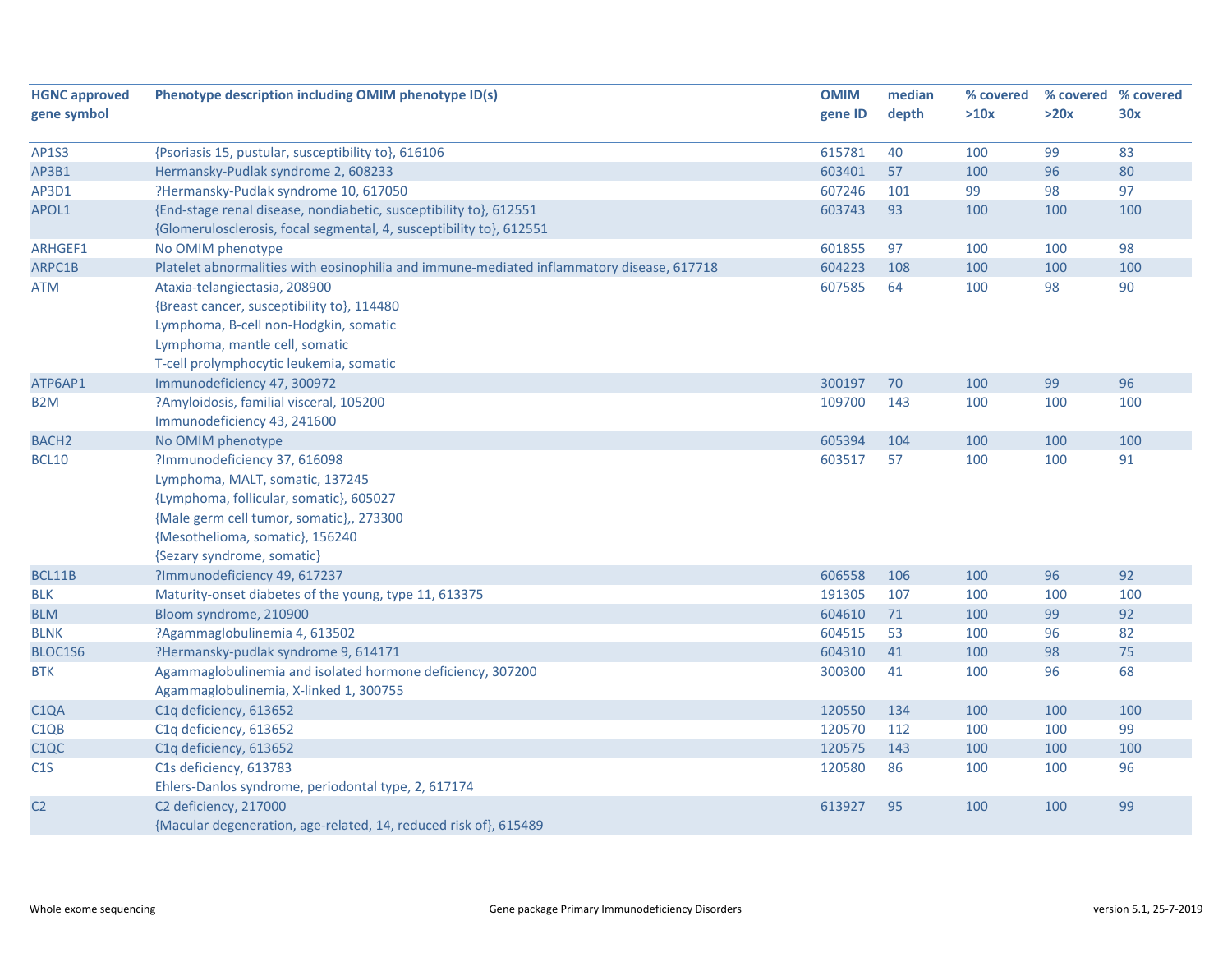| <b>HGNC approved</b> | Phenotype description including OMIM phenotype ID(s)                      | <b>OMIM</b> | median | % covered |      | % covered % covered |
|----------------------|---------------------------------------------------------------------------|-------------|--------|-----------|------|---------------------|
| gene symbol          |                                                                           | gene ID     | depth  | >10x      | >20x | 30x                 |
|                      |                                                                           |             |        |           |      |                     |
| C <sub>3</sub>       | C3 deficiency, 613779                                                     | 120700      | 117    | 100       | 100  | 99                  |
|                      | {Hemolytic uremic syndrome, atypical, susceptibility to, 5}, 612925       |             |        |           |      |                     |
|                      | {Macular degeneration, age-related, 9}, 611378                            |             |        |           |      |                     |
| C <sub>4</sub> A     | [Blood group, Rodgers], 614374                                            | 120810      | 359    | 100       | 100  | 99                  |
|                      | C4a deficiency, 614380                                                    |             |        |           |      |                     |
| C4B                  | C4B deficiency, 614379                                                    | 120820      | 352    | 100       | 100  | 100                 |
| C5                   | C5 deficiency, 609536                                                     | 120900      | 61     | 100       | 97   | 90                  |
|                      | [Eculizumab, poor response to], 615749                                    |             |        |           |      |                     |
| C6                   | C6 deficiency, 612446                                                     | 217050      | 56     | 100       | 98   | 90                  |
|                      | Combined C6/C7 deficiency                                                 |             |        |           |      |                     |
| C <sub>7</sub>       | C7 deficiency, 610102                                                     | 217070      | 69     | 100       | 99   | 94                  |
| C8A                  | C8 deficiency, type I, 613790                                             | 120950      | 62     | 100       | 100  | 96                  |
| C8B                  | C8 deficiency, type II, 613789                                            | 120960      | 95     | 100       | 100  | 98                  |
| C8G                  | No OMIM phenotype                                                         | 120930      | 142    | 100       | 100  | 100                 |
| C9                   | C9 deficiency, 613825                                                     | 120940      | 56     | 100       | 100  | 93                  |
|                      | {Macular degeneration, age-related, 15, susceptibility to}, 615591        |             |        |           |      |                     |
| CA <sub>2</sub>      | Osteopetrosis, autosomal recessive 3, with renal tubular acidosis, 259730 | 611492      | 80     | 100       | 100  | 99                  |
| CARD11               | B-cell expansion with NFKB and T-cell anergy, 616452                      | 607210      | 102    | 100       | 100  | 99                  |
|                      | Immunodeficiency 11A, 615206                                              |             |        |           |      |                     |
|                      | Immunodeficiency 11B with atopic dermatitis, 617638                       |             |        |           |      |                     |
| CARD14               | Pityriasis rubra pilaris, 173200                                          | 607211      | 108    | 100       | 99   | 98                  |
|                      | Psoriasis 2, 602723                                                       |             |        |           |      |                     |
| CARD9                | Candidiasis, familial, 2, autosomal recessive, 212050                     | 607212      | 117    | 100       | 100  | 100                 |
| <b>CARMIL2</b>       | No OMIM phenotype                                                         | 610859      | 115    | 100       | 97   | 94                  |
| CASP10               | Autoimmune lymphoproliferative syndrome, type II, 603909                  | 601762      | 66     | 100       | 100  | 93                  |
|                      | Gastric cancer, somatic, 613659                                           |             |        |           |      |                     |
|                      | Lymphoma, non-Hodgkin, somatic, 605027                                    |             |        |           |      |                     |
| CASP8                | ?Autoimmune lymphoproliferative syndrome, type IIB, 607271                | 601763      | 82     | 100       | 100  | 95                  |
|                      | {Breast cancer, protection against}, 114480                               |             |        |           |      |                     |
|                      | Hepatocellular carcinoma, somatic, 114550                                 |             |        |           |      |                     |
|                      | {Lung cancer, protection against}, 211980                                 |             |        |           |      |                     |
| CAVIN1               | Lipodystrophy, congenital generalized, type 4, 613327                     | 603198      | 163    | 100       | 100  | 100                 |
| CCBE1                | Hennekam lymphangiectasia-lymphedema syndrome 1, 235510                   | 612753      | 71     | 100       | 98   | 95                  |
| <b>CD19</b>          | Immunodeficiency, common variable, 3, 613493                              | 107265      | 99     | 100       | 100  | 98                  |
| CD247                | ?Immunodeficiency 25, 610163                                              | 186780      | 69     | 100       | 100  | 98                  |
| <b>CD27</b>          | Lymphoproliferative syndrome 2, 615122                                    | 186711      | 87     | 100       | 100  | 100                 |
| CD <sub>3</sub> D    | Immunodeficiency 19, 615617                                               | 186790      | 85     | 100       | 100  | 98                  |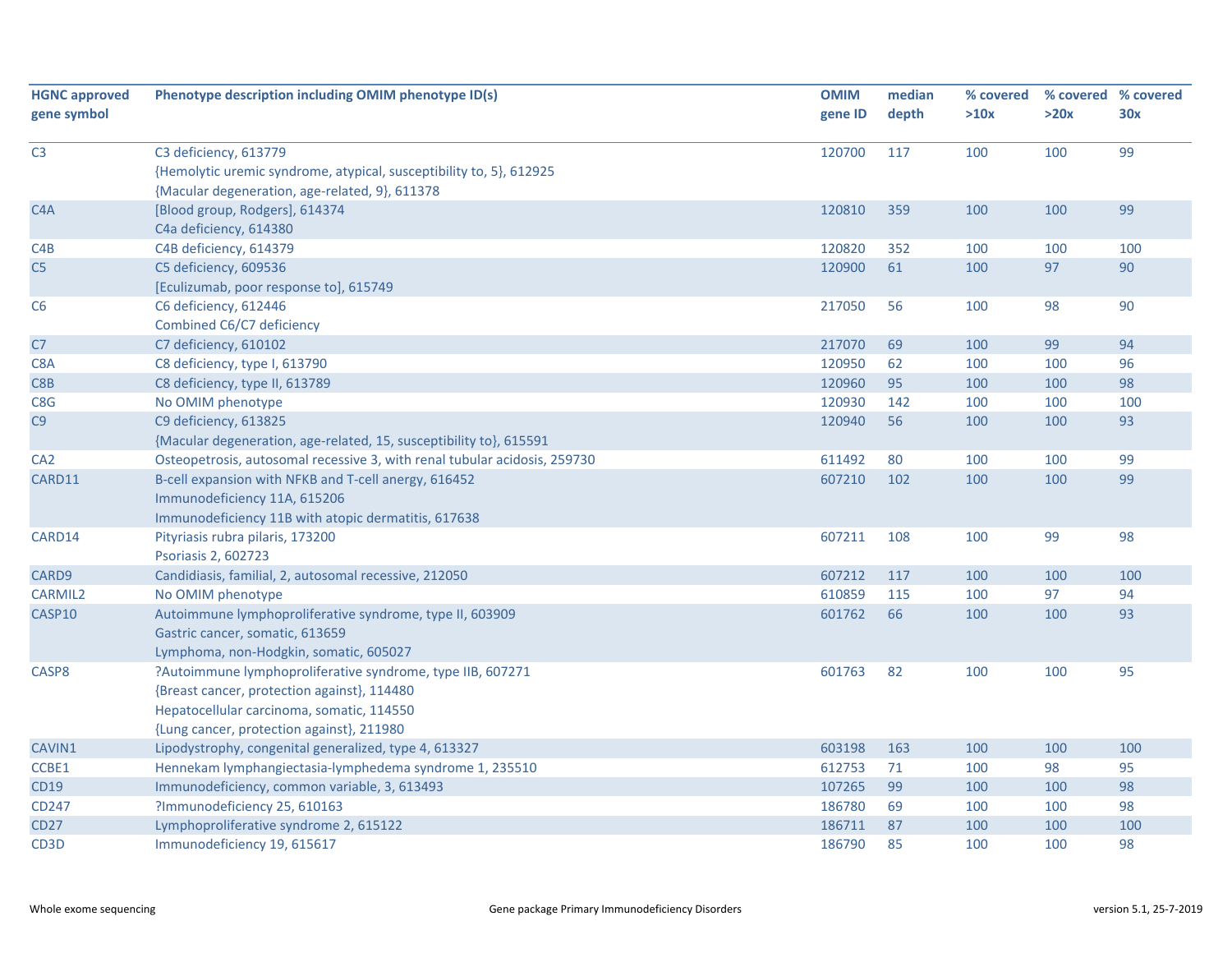| <b>HGNC approved</b> | Phenotype description including OMIM phenotype ID(s)                                       | <b>OMIM</b> | median | % covered |      | % covered % covered |
|----------------------|--------------------------------------------------------------------------------------------|-------------|--------|-----------|------|---------------------|
| gene symbol          |                                                                                            | gene ID     | depth  | >10x      | >20x | 30x                 |
|                      |                                                                                            |             |        |           |      |                     |
| CD3E                 | Immunodeficiency 18, 615615                                                                | 186830      | 104    | 100       | 100  | 100                 |
|                      | Immunodeficiency 18, SCID variant, 615615                                                  |             |        |           |      |                     |
| CD3G                 | Immunodeficiency 17, CD3 gamma deficient, 615607                                           | 186740      | 66     | 100       | 100  | 94                  |
| <b>CD40</b>          | Immunodeficiency with hyper-IgM, type 3, 606843                                            | 109535      | 97     | 100       | 100  | 100                 |
| CD40LG               | Immunodeficiency, X-linked, with hyper-IgM, 308230                                         | 300386      | 59     | 100       | 100  | 97                  |
| <b>CD46</b>          | {Hemolytic uremic syndrome, atypical, susceptibility to, 2}, 612922                        | 120920      | 79     | 100       | 99   | 91                  |
| <b>CD55</b>          | [Blood group Cromer], 613793                                                               | 125240      | 48     | 90        | 83   | 77                  |
|                      | Complement hyperactivation, angiopathic thrombosis, and protein-losing enteropathy, 226300 |             |        |           |      |                     |
| <b>CD59</b>          | Hemolytic anemia, CD59-mediated, with or without immune-mediated polyneuropathy, 612300    | 107271      | 74     | 100       | 100  | 99                  |
| <b>CD70</b>          | No OMIM phenotype                                                                          | 602840      | 87     | 100       | 100  | 98                  |
| CD79A                | Agammaglobulinemia 3, 613501                                                               | 112205      | 78     | 100       | 95   | 87                  |
| CD79B                | Agammaglobulinemia 6, 612692                                                               | 147245      | 141    | 100       | 100  | 100                 |
| <b>CD81</b>          | Immunodeficiency, common variable, 6, 613496                                               | 186845      | 140    | 97        | 90   | 90                  |
| CD8A                 | CD8 deficiency, familial, 608957                                                           | 186910      | 104    | 100       | 100  | 98                  |
| CDCA7                | Immunodeficiency-centromeric instability-facial anomalies syndrome 3, 616910               | 609937      | 55     | 100       | 98   | 88                  |
| CDKN2B               | No OMIM phenotype                                                                          | 600431      | 94     | 100       | 100  | 100                 |
| <b>CEBPE</b>         | Specific granule deficiency, 245480                                                        | 600749      | 54     | 100       | 100  | 98                  |
| <b>CFB</b>           | ?Complement factor B deficiency, 615561                                                    | 138470      | 94     | 100       | 100  | 100                 |
|                      | {Hemolytic uremic syndrome, atypical, susceptibility to, 4}, 612924                        |             |        |           |      |                     |
|                      | {Macular degeneration, age-related, 14, reduced risk of}, 615489                           |             |        |           |      |                     |
| <b>CFD</b>           | Complement factor D deficiency, 613912                                                     | 134350      | 96     | 100       | 100  | 93                  |
| <b>CFH</b>           | Basal laminar drusen, 126700                                                               | 134370      | 65     | 100       | 99   | 91                  |
|                      | Complement factor H deficiency, 609814                                                     |             |        |           |      |                     |
|                      | {Hemolytic uremic syndrome, atypical, susceptibility to, 1}, 235400                        |             |        |           |      |                     |
|                      | {Macular degeneration, age-related, 4}, 610698                                             |             |        |           |      |                     |
| CFHR1                | {Hemolytic uremic syndrome, atypical, susceptibility to}, 235400                           | 134371      | 48     | 100       | 93   | 75                  |
|                      | {Macular degeneration, age-related, reduced risk of}, 603075                               |             |        |           |      |                     |
| CFHR3                | {Hemolytic uremic syndrome, atypical, susceptibility to}, 235400                           | 605336      | 39     | 100       | 89   | 75                  |
|                      | {Macular degeneration, age-related, reduced risk of}, 603075                               |             |        |           |      |                     |
| CFHR5                | Nephropathy due to CFHR5 deficiency, 614809                                                | 608593      | 63     | 100       | 99   | 92                  |
|                      |                                                                                            | 217030      | 59     | 100       | 98   | 89                  |
| <b>CFI</b>           | Complement factor I deficiency, 610984                                                     |             |        |           |      |                     |
|                      | {Hemolytic uremic syndrome, atypical, susceptibility to, 3}, 612923                        |             |        |           |      |                     |
|                      | {Macular degeneration, age-related, 13, susceptibility to}, 615439                         |             |        |           |      |                     |
| <b>CFP</b>           | Properdin deficiency, X-linked, 312060                                                     | 300383      | 63     | 100       | 94   | 84                  |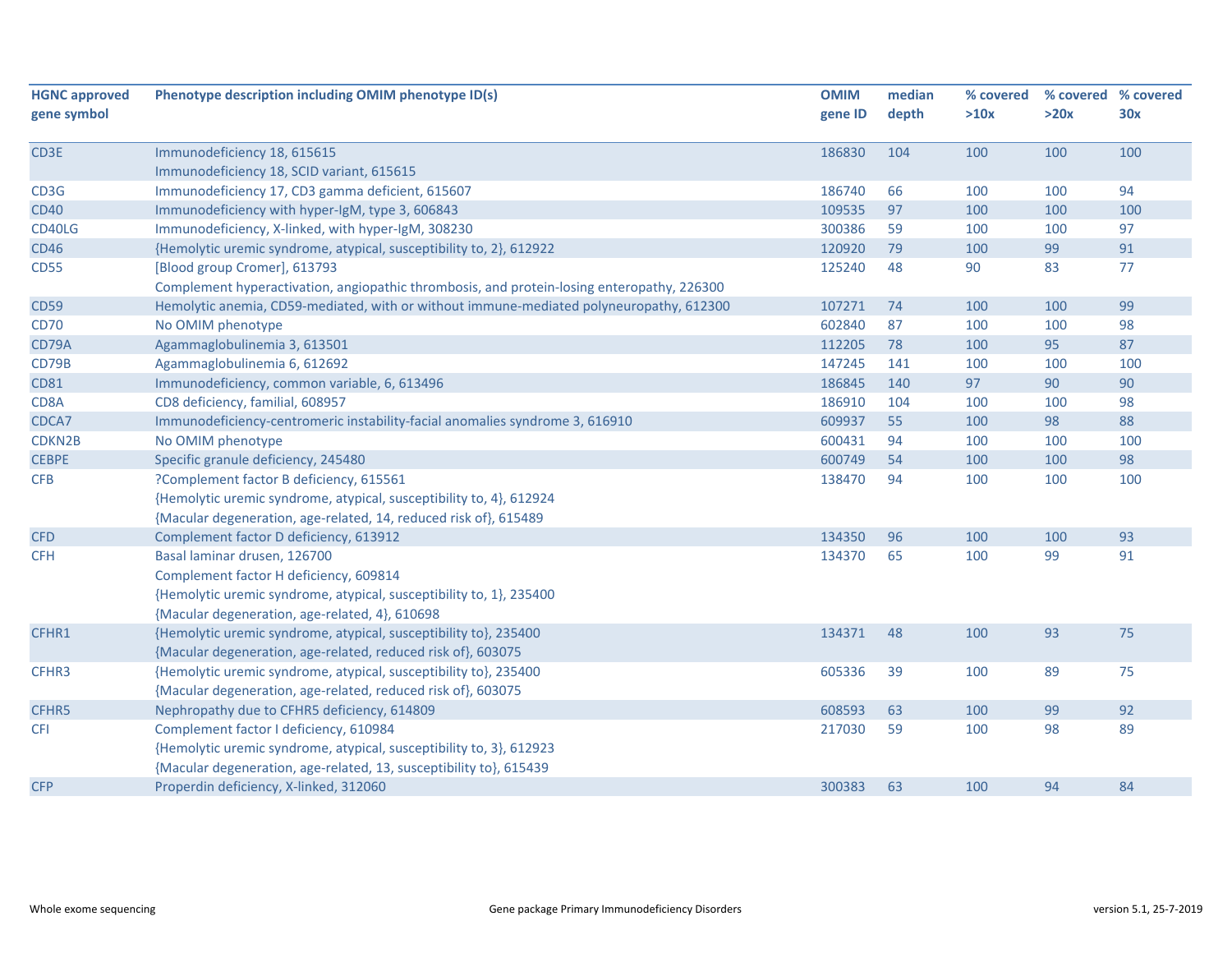| <b>HGNC approved</b> | Phenotype description including OMIM phenotype ID(s)                                                  | <b>OMIM</b> | median | % covered |      | % covered % covered |
|----------------------|-------------------------------------------------------------------------------------------------------|-------------|--------|-----------|------|---------------------|
| gene symbol          |                                                                                                       | gene ID     | depth  | >10x      | >20x | 30x                 |
| <b>CFTR</b>          | {Bronchiectasis with or without elevated sweat chloride 1, modifier of}, 211400                       | 602421      | 80     | 100       | 99   | 93                  |
|                      | Congenital bilateral absence of vas deferens, 277180                                                  |             |        |           |      |                     |
|                      | Cystic fibrosis, 219700                                                                               |             |        |           |      |                     |
|                      | {Hypertrypsinemia, neonatal}                                                                          |             |        |           |      |                     |
|                      | {Pancreatitis, hereditary}, 167800                                                                    |             |        |           |      |                     |
|                      | Sweat chloride elevation without CF                                                                   |             |        |           |      |                     |
| CHD <sub>7</sub>     | CHARGE syndrome, 214800                                                                               | 608892      | 74     | 100       | 99   | 94                  |
|                      | Hypogonadotropic hypogonadism 5 with or without anosmia, 612370                                       |             |        |           |      |                     |
| <b>CIITA</b>         | Bare lymphocyte syndrome, type II, complementation group A, 209920                                    | 600005      | 111    | 100       | 100  | 99                  |
|                      | {Rheumatoid arthritis, susceptibility to}, 180300                                                     |             |        |           |      |                     |
| CLCN7                | Osteopetrosis, autosomal dominant 2, 166600                                                           | 602727      | 119    | 100       | 100  | 99                  |
|                      | Osteopetrosis, autosomal recessive 4, 611490                                                          |             |        |           |      |                     |
| CLEC4D               | No OMIM phenotype                                                                                     | 609964      | 45     | 100       | 100  | 87                  |
| CLEC7A               | {Aspergillosis, susceptibility to}, 614079                                                            | 606264      | 51     | 100       | 98   | 82                  |
|                      | Candidiasis, familial, 4, autosomal recessive, 613108                                                 |             |        |           |      |                     |
| <b>CLPB</b>          | 3-methylglutaconic aciduria, type VII, with cataracts, neurologic involvement and neutropenia, 616271 | 616254      | 110    | 100       | 100  | 99                  |
| <b>COPA</b>          | {Autoimmune interstitial lung, joint, and kidney disease}, 616414                                     | 601924      | 62     | 100       | 100  | 96                  |
| CORO1A               | Immunodeficiency 8, 615401                                                                            | 605000      | 136    | 100       | 100  | 99                  |
| CR <sub>2</sub>      | Immunodeficiency, common variable, 7, 614699                                                          | 120650      | 52     | 100       | 100  | 93                  |
|                      | {Systemic lupus erythematosus, susceptibility to, 9}, 610927                                          |             |        |           |      |                     |
| <b>CREBBP</b>        | Rubinstein-Taybi syndrome 1, 180849                                                                   | 600140      | 82     | 100       | 98   | 93                  |
| <b>CSF2RA</b>        | Surfactant metabolism dysfunction, pulmonary, 4, 300770                                               | 306250      | 52     | 92        | 85   | 70                  |
| <b>CSF2RB</b>        | Surfactant metabolism dysfunction, pulmonary, 5, 614370                                               | 138981      | 126    | 100       | 100  | 100                 |
| <b>CSF3R</b>         | Neutropenia, severe congenital, 7, autosomal recessive, 617014                                        | 138971      | 96     | 100       | 100  | 100                 |
| CTC1                 | Cerebroretinal microangiopathy with calcifications and cysts, 612199                                  | 613129      | 90     | 100       | 100  | 99                  |
| CTLA4                | Autoimmune lymphoproliferative syndrome, type V, 616100                                               | 123890      | 80     | 100       | 100  | 99                  |
|                      | {Celiac disease, susceptibility to, 3}, 609755                                                        |             |        |           |      |                     |
|                      | {Diabetes mellitus, insulin-dependent, 12}, 601388                                                    |             |        |           |      |                     |
|                      | {Hashimoto thyroiditis}, 140300                                                                       |             |        |           |      |                     |
|                      | {Systemic lupus erythematosus, susceptibility to}, 152700                                             |             |        |           |      |                     |
| CTPS1                | Immunodeficiency 24, 615897                                                                           | 123860      | 58     | 100       | 99   | 92                  |
| <b>CTSC</b>          | Haim-Munk syndrome, 245010                                                                            | 602365      | 64     | 100       | 100  | 94                  |
|                      | Papillon-Lefevre syndrome, 245000                                                                     |             |        |           |      |                     |
|                      | Periodontitis 1, juvenile, 170650                                                                     |             |        |           |      |                     |
| CXCR4                | Myelokathexis, isolated                                                                               | 162643      | 77     | 83        | 83   | 83                  |
|                      | WHIM syndrome, 193670                                                                                 |             |        |           |      |                     |
| <b>CYBA</b>          | Chronic granulomatous disease, autosomal, due to deficiency of CYBA, 233690                           | 608508      | 116    | 99        | 99   | 91                  |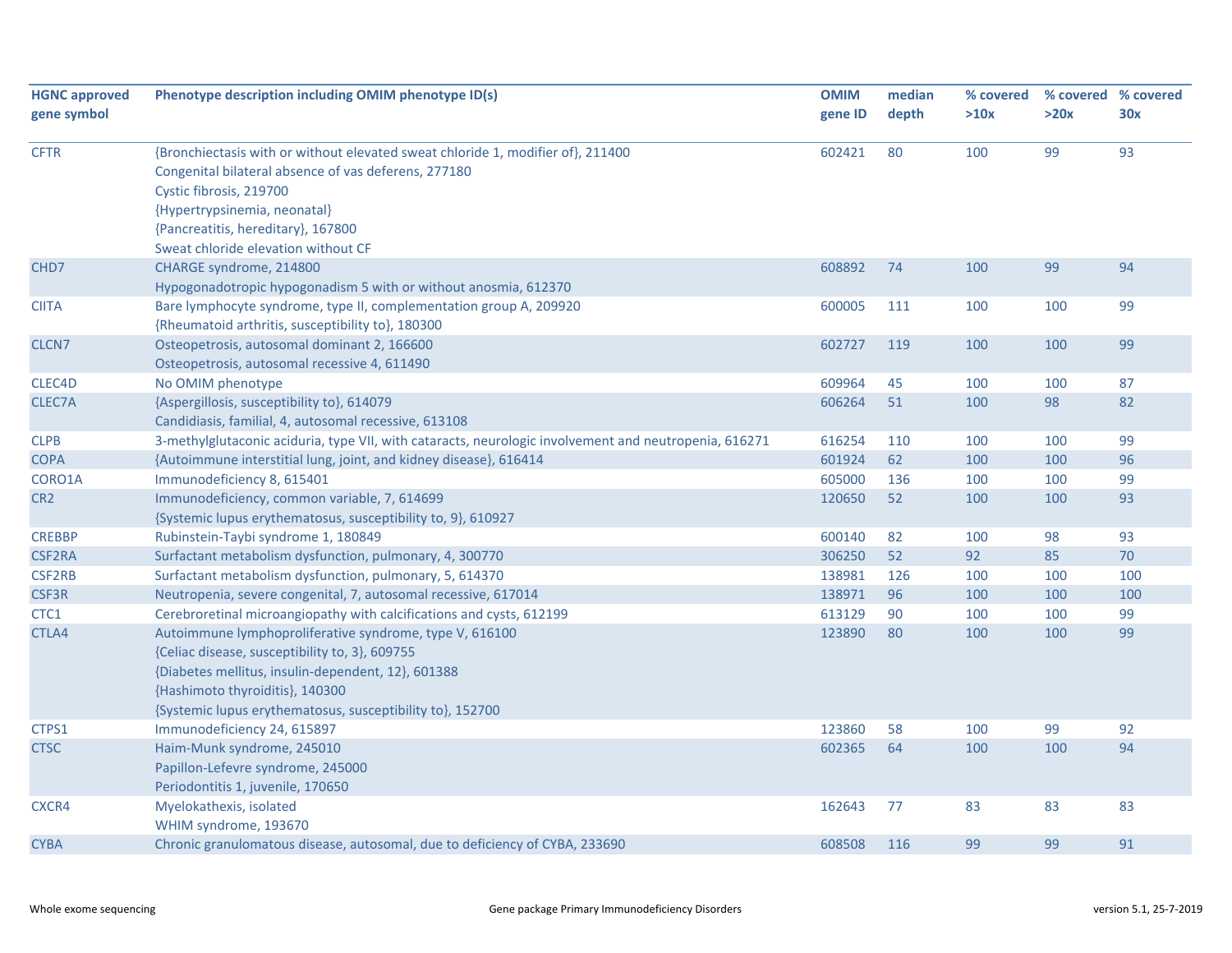|                                                                              | <b>OMIM</b>                                                                                                                                                                                                                                                                                                                                                                                                                                                                                                                                                                                                                                                                                                                                                                                                                                                                                                                                                                                                                                                                                                                                                                                                    | median                                                                                                                                                                              | % covered                                                   |                                                                                           | % covered % covered                                                                              |
|------------------------------------------------------------------------------|----------------------------------------------------------------------------------------------------------------------------------------------------------------------------------------------------------------------------------------------------------------------------------------------------------------------------------------------------------------------------------------------------------------------------------------------------------------------------------------------------------------------------------------------------------------------------------------------------------------------------------------------------------------------------------------------------------------------------------------------------------------------------------------------------------------------------------------------------------------------------------------------------------------------------------------------------------------------------------------------------------------------------------------------------------------------------------------------------------------------------------------------------------------------------------------------------------------|-------------------------------------------------------------------------------------------------------------------------------------------------------------------------------------|-------------------------------------------------------------|-------------------------------------------------------------------------------------------|--------------------------------------------------------------------------------------------------|
|                                                                              | gene ID                                                                                                                                                                                                                                                                                                                                                                                                                                                                                                                                                                                                                                                                                                                                                                                                                                                                                                                                                                                                                                                                                                                                                                                                        | depth                                                                                                                                                                               | >10x                                                        | >20x                                                                                      | 30x                                                                                              |
|                                                                              |                                                                                                                                                                                                                                                                                                                                                                                                                                                                                                                                                                                                                                                                                                                                                                                                                                                                                                                                                                                                                                                                                                                                                                                                                |                                                                                                                                                                                     |                                                             |                                                                                           |                                                                                                  |
|                                                                              |                                                                                                                                                                                                                                                                                                                                                                                                                                                                                                                                                                                                                                                                                                                                                                                                                                                                                                                                                                                                                                                                                                                                                                                                                |                                                                                                                                                                                     |                                                             |                                                                                           | 83                                                                                               |
|                                                                              |                                                                                                                                                                                                                                                                                                                                                                                                                                                                                                                                                                                                                                                                                                                                                                                                                                                                                                                                                                                                                                                                                                                                                                                                                |                                                                                                                                                                                     |                                                             |                                                                                           |                                                                                                  |
|                                                                              |                                                                                                                                                                                                                                                                                                                                                                                                                                                                                                                                                                                                                                                                                                                                                                                                                                                                                                                                                                                                                                                                                                                                                                                                                |                                                                                                                                                                                     |                                                             |                                                                                           | $\mathbf 0$                                                                                      |
|                                                                              |                                                                                                                                                                                                                                                                                                                                                                                                                                                                                                                                                                                                                                                                                                                                                                                                                                                                                                                                                                                                                                                                                                                                                                                                                |                                                                                                                                                                                     |                                                             |                                                                                           | 96                                                                                               |
|                                                                              |                                                                                                                                                                                                                                                                                                                                                                                                                                                                                                                                                                                                                                                                                                                                                                                                                                                                                                                                                                                                                                                                                                                                                                                                                |                                                                                                                                                                                     |                                                             |                                                                                           | 87                                                                                               |
|                                                                              |                                                                                                                                                                                                                                                                                                                                                                                                                                                                                                                                                                                                                                                                                                                                                                                                                                                                                                                                                                                                                                                                                                                                                                                                                |                                                                                                                                                                                     |                                                             |                                                                                           |                                                                                                  |
|                                                                              |                                                                                                                                                                                                                                                                                                                                                                                                                                                                                                                                                                                                                                                                                                                                                                                                                                                                                                                                                                                                                                                                                                                                                                                                                |                                                                                                                                                                                     |                                                             |                                                                                           | 91                                                                                               |
|                                                                              |                                                                                                                                                                                                                                                                                                                                                                                                                                                                                                                                                                                                                                                                                                                                                                                                                                                                                                                                                                                                                                                                                                                                                                                                                |                                                                                                                                                                                     |                                                             |                                                                                           | 88                                                                                               |
|                                                                              |                                                                                                                                                                                                                                                                                                                                                                                                                                                                                                                                                                                                                                                                                                                                                                                                                                                                                                                                                                                                                                                                                                                                                                                                                | 74                                                                                                                                                                                  |                                                             |                                                                                           | 97                                                                                               |
|                                                                              |                                                                                                                                                                                                                                                                                                                                                                                                                                                                                                                                                                                                                                                                                                                                                                                                                                                                                                                                                                                                                                                                                                                                                                                                                | 43                                                                                                                                                                                  | 100                                                         |                                                                                           | 79                                                                                               |
|                                                                              |                                                                                                                                                                                                                                                                                                                                                                                                                                                                                                                                                                                                                                                                                                                                                                                                                                                                                                                                                                                                                                                                                                                                                                                                                |                                                                                                                                                                                     |                                                             |                                                                                           | 84                                                                                               |
|                                                                              | 125505                                                                                                                                                                                                                                                                                                                                                                                                                                                                                                                                                                                                                                                                                                                                                                                                                                                                                                                                                                                                                                                                                                                                                                                                         | 124                                                                                                                                                                                 | 100                                                         | 100                                                                                       | 100                                                                                              |
| Immunodeficiency-centromeric instability-facial anomalies syndrome 1, 242860 | 602900                                                                                                                                                                                                                                                                                                                                                                                                                                                                                                                                                                                                                                                                                                                                                                                                                                                                                                                                                                                                                                                                                                                                                                                                         | 105                                                                                                                                                                                 | 100                                                         | 100                                                                                       | 97                                                                                               |
| Immunodeficiency 40, 616433                                                  | 603122                                                                                                                                                                                                                                                                                                                                                                                                                                                                                                                                                                                                                                                                                                                                                                                                                                                                                                                                                                                                                                                                                                                                                                                                         | 70                                                                                                                                                                                  | 100                                                         | 99                                                                                        | 95                                                                                               |
| Hyper-IgE recurrent infection syndrome, autosomal recessive, 243700          | 611432                                                                                                                                                                                                                                                                                                                                                                                                                                                                                                                                                                                                                                                                                                                                                                                                                                                                                                                                                                                                                                                                                                                                                                                                         | 64                                                                                                                                                                                  | 100                                                         | 98                                                                                        | 91                                                                                               |
| Shwachman-Diamond syndrome 2, 617941                                         | 617538                                                                                                                                                                                                                                                                                                                                                                                                                                                                                                                                                                                                                                                                                                                                                                                                                                                                                                                                                                                                                                                                                                                                                                                                         | 54                                                                                                                                                                                  | 99                                                          | 96                                                                                        | 89                                                                                               |
| Neutropenia, cyclic, 162800                                                  | 130130                                                                                                                                                                                                                                                                                                                                                                                                                                                                                                                                                                                                                                                                                                                                                                                                                                                                                                                                                                                                                                                                                                                                                                                                         | 125                                                                                                                                                                                 | 100                                                         | 100                                                                                       | 100                                                                                              |
| Neutropenia, severe congenital 1, autosomal dominant, 202700                 |                                                                                                                                                                                                                                                                                                                                                                                                                                                                                                                                                                                                                                                                                                                                                                                                                                                                                                                                                                                                                                                                                                                                                                                                                |                                                                                                                                                                                     |                                                             |                                                                                           |                                                                                                  |
| No OMIM phenotype                                                            | 300775                                                                                                                                                                                                                                                                                                                                                                                                                                                                                                                                                                                                                                                                                                                                                                                                                                                                                                                                                                                                                                                                                                                                                                                                         | 57                                                                                                                                                                                  | 100                                                         | 100                                                                                       | 98                                                                                               |
| Vici syndrome, 242840                                                        | 615068                                                                                                                                                                                                                                                                                                                                                                                                                                                                                                                                                                                                                                                                                                                                                                                                                                                                                                                                                                                                                                                                                                                                                                                                         | 61                                                                                                                                                                                  | 100                                                         | 99                                                                                        | 93                                                                                               |
| ?Cerebrooculofacioskeletal syndrome 2, 610756                                | 126340                                                                                                                                                                                                                                                                                                                                                                                                                                                                                                                                                                                                                                                                                                                                                                                                                                                                                                                                                                                                                                                                                                                                                                                                         | 91                                                                                                                                                                                  | 100                                                         | 99                                                                                        | 97                                                                                               |
| Trichothiodystrophy 1, photosensitive, 601675                                |                                                                                                                                                                                                                                                                                                                                                                                                                                                                                                                                                                                                                                                                                                                                                                                                                                                                                                                                                                                                                                                                                                                                                                                                                |                                                                                                                                                                                     |                                                             |                                                                                           |                                                                                                  |
| Xeroderma pigmentosum, group D, 278730                                       |                                                                                                                                                                                                                                                                                                                                                                                                                                                                                                                                                                                                                                                                                                                                                                                                                                                                                                                                                                                                                                                                                                                                                                                                                |                                                                                                                                                                                     |                                                             |                                                                                           |                                                                                                  |
| Trichothiodystrophy 2, photosensitive, 616390                                | 133510                                                                                                                                                                                                                                                                                                                                                                                                                                                                                                                                                                                                                                                                                                                                                                                                                                                                                                                                                                                                                                                                                                                                                                                                         | 70                                                                                                                                                                                  | 100                                                         | 100                                                                                       | 96                                                                                               |
|                                                                              |                                                                                                                                                                                                                                                                                                                                                                                                                                                                                                                                                                                                                                                                                                                                                                                                                                                                                                                                                                                                                                                                                                                                                                                                                |                                                                                                                                                                                     |                                                             |                                                                                           |                                                                                                  |
|                                                                              | 615667                                                                                                                                                                                                                                                                                                                                                                                                                                                                                                                                                                                                                                                                                                                                                                                                                                                                                                                                                                                                                                                                                                                                                                                                         | 50                                                                                                                                                                                  | 100                                                         | 97                                                                                        | 88                                                                                               |
|                                                                              |                                                                                                                                                                                                                                                                                                                                                                                                                                                                                                                                                                                                                                                                                                                                                                                                                                                                                                                                                                                                                                                                                                                                                                                                                | 133                                                                                                                                                                                 | 100                                                         |                                                                                           | 100                                                                                              |
|                                                                              | 610619                                                                                                                                                                                                                                                                                                                                                                                                                                                                                                                                                                                                                                                                                                                                                                                                                                                                                                                                                                                                                                                                                                                                                                                                         | 134                                                                                                                                                                                 | 100                                                         | 100                                                                                       | 99                                                                                               |
|                                                                              |                                                                                                                                                                                                                                                                                                                                                                                                                                                                                                                                                                                                                                                                                                                                                                                                                                                                                                                                                                                                                                                                                                                                                                                                                |                                                                                                                                                                                     |                                                             |                                                                                           |                                                                                                  |
|                                                                              |                                                                                                                                                                                                                                                                                                                                                                                                                                                                                                                                                                                                                                                                                                                                                                                                                                                                                                                                                                                                                                                                                                                                                                                                                |                                                                                                                                                                                     |                                                             |                                                                                           | 100                                                                                              |
|                                                                              |                                                                                                                                                                                                                                                                                                                                                                                                                                                                                                                                                                                                                                                                                                                                                                                                                                                                                                                                                                                                                                                                                                                                                                                                                |                                                                                                                                                                                     |                                                             |                                                                                           | 100                                                                                              |
|                                                                              |                                                                                                                                                                                                                                                                                                                                                                                                                                                                                                                                                                                                                                                                                                                                                                                                                                                                                                                                                                                                                                                                                                                                                                                                                |                                                                                                                                                                                     |                                                             |                                                                                           | 90                                                                                               |
|                                                                              |                                                                                                                                                                                                                                                                                                                                                                                                                                                                                                                                                                                                                                                                                                                                                                                                                                                                                                                                                                                                                                                                                                                                                                                                                |                                                                                                                                                                                     |                                                             |                                                                                           |                                                                                                  |
|                                                                              |                                                                                                                                                                                                                                                                                                                                                                                                                                                                                                                                                                                                                                                                                                                                                                                                                                                                                                                                                                                                                                                                                                                                                                                                                |                                                                                                                                                                                     |                                                             |                                                                                           |                                                                                                  |
|                                                                              |                                                                                                                                                                                                                                                                                                                                                                                                                                                                                                                                                                                                                                                                                                                                                                                                                                                                                                                                                                                                                                                                                                                                                                                                                |                                                                                                                                                                                     |                                                             |                                                                                           | 97                                                                                               |
|                                                                              |                                                                                                                                                                                                                                                                                                                                                                                                                                                                                                                                                                                                                                                                                                                                                                                                                                                                                                                                                                                                                                                                                                                                                                                                                |                                                                                                                                                                                     |                                                             |                                                                                           |                                                                                                  |
|                                                                              | Phenotype description including OMIM phenotype ID(s)<br>Chronic granulomatous disease, X-linked, 306400<br>Immunodeficiency 34, mycobacteriosis, X-linked, 300645<br>No OMIM phenotype<br>No OMIM phenotype<br>Omenn syndrome, 603554<br>Severe combined immunodeficiency, Athabascan type, 602450<br>Singleton-Merten syndrome 2, 616298<br>?Diarrhea 7, 615863<br>Megaloblastic anemia due to dihydrofolate reductase deficiency, 613839<br>Dyskeratosis congenita, X-linked, 305000<br>Bone marrow failure syndrome 3, 617052<br>{Systemic lupus erythematosus, susceptibility to}, 152700<br>Xeroderma pigmentosum, group B, 610651<br>Bone marrow failure syndrome 2, 615715<br>Immunoskeletal dysplasia with neurodevelopmental abnormalities, 617425<br>Angioedema, hereditary, type III, 610618<br>Factor XII deficiency, 234000<br>No OMIM phenotype<br>Infections, recurrent, with encephalopathy, hepatic dysfunction, and cardiovascular malformations, 613759<br>Autoimmune lymphoproliferative syndrome, type IA, 601859<br>{Autoimmune lymphoproliferative syndrome}, 601859<br>Squamous cell carcinoma, burn scar-related, somatic<br>Autoimmune lymphoproliferative syndrome, type IB, 601859 | 300481<br>No id<br>609683<br>605988<br>609631<br>604900<br>126060<br>300126<br>617048<br>605744<br>610884<br>602457<br>134637<br>134638<br>{Lung cancer, susceptibility to}, 211980 | 43<br>80<br>54<br>58<br>108<br>51<br>98<br>131<br>239<br>51 | 100<br>No coverage 0<br>100<br>100<br>100<br>97<br>100<br>100<br>100<br>100<br>100<br>100 | 97<br>$\mathbf{0}$<br>100<br>99<br>99<br>91<br>100<br>97<br>94<br>100<br>100<br>100<br>99<br>100 |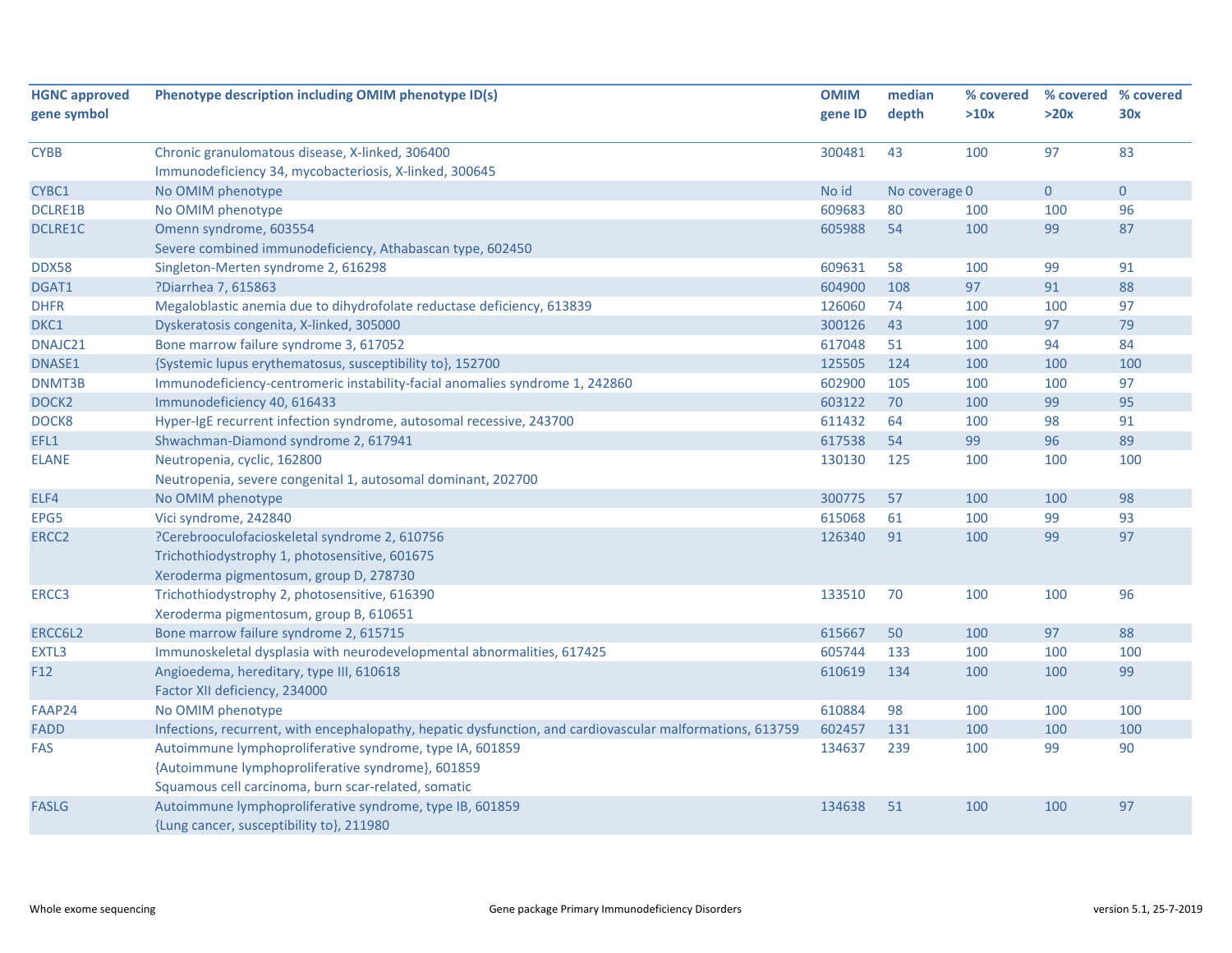| <b>HGNC approved</b> | Phenotype description including OMIM phenotype ID(s)                                         | <b>OMIM</b> | median | % covered | % covered % covered |     |
|----------------------|----------------------------------------------------------------------------------------------|-------------|--------|-----------|---------------------|-----|
| gene symbol          |                                                                                              | gene ID     | depth  | >10x      | >20x                | 30x |
|                      |                                                                                              |             |        |           |                     |     |
| FAT4                 | Hennekam lymphangiectasia-lymphedema syndrome 2, 616006                                      | 612411      | 78     | 100       | 100                 | 98  |
|                      | Van Maldergem syndrome 2, 615546                                                             |             |        |           |                     |     |
| FCGR1A               | [IgG receptor I, phagocytic, familial deficiency of]                                         | 146760      | 99     | 100       | 100                 | 99  |
| FCGR <sub>2</sub> A  | {Lupus nephritis, susceptibility to}, 152700                                                 | 146790      | 136    | 100       | 100                 | 100 |
|                      | {Malaria, severe, susceptibility to}, 611162                                                 |             |        |           |                     |     |
|                      | {Pseudomonas aeruginosa, susceptibility to chronic infection by, in cystic fibrosis}, 219700 |             |        |           |                     |     |
| FCGR2B               | {Malaria, resistance to}, 611162                                                             | 604590      | 219    | 100       | 100                 | 100 |
|                      | {Systemic lupus erythematosus, susceptibility to}, 152700                                    |             |        |           |                     |     |
| FCGR3A               | Immunodeficiency 20, 615707                                                                  | 146740      | 248    | 100       | 100                 | 97  |
| FCGR3B               | Neutropenia, alloimmune neonatal                                                             | 610665      | 217    | 100       | 100                 | 100 |
| FCN <sub>3</sub>     | Immunodeficiency due to ficolin 3 deficiency, 613860                                         | 604973      | 91     | 100       | 100                 | 95  |
| FERMT3               | Leukocyte adhesion deficiency, type III, 612840                                              | 607901      | 109    | 100       | 100                 | 95  |
| FNIP1                | No OMIM phenotype                                                                            | 610594      | 51     | 100       | 98                  | 89  |
| FOXN1                | T-cell immunodeficiency, congenital alopecia, and nail dystrophy, 601705                     | 600838      | 119    | 100       | 100                 | 100 |
| FOXP3                | {Diabetes mellitus, type I, susceptibility to}, 222100                                       | 300292      | 60     | 100       | 99                  | 90  |
|                      | Immunodysregulation, polyendocrinopathy, and enteropathy, X-linked, 304790                   |             |        |           |                     |     |
| FPR1                 | No OMIM phenotype                                                                            | 136537      | 102    | 100       | 100                 | 100 |
| G6PC                 | Glycogen storage disease la, 232200                                                          | 613742      | 96     | 100       | 100                 | 100 |
| G6PC3                | Dursun syndrome, 612541                                                                      | 611045      | 96     | 100       | 100                 | 100 |
|                      | Neutropenia, severe congenital 4, autosomal recessive, 612541                                |             |        |           |                     |     |
| G6PD                 | Hemolytic anemia, G6PD deficient (favism), 300908                                            | 305900      | 90     | 100       | 100                 | 99  |
|                      | {Resistance to malaria due to G6PD deficiency}, 611162                                       |             |        |           |                     |     |
| GATA2                | Emberger syndrome, 614038                                                                    | 137295      | 97     | 100       | 100                 | 100 |
|                      | Immunodeficiency 21, 614172                                                                  |             |        |           |                     |     |
|                      | {Leukemia, acute myeloid, susceptibility to}, 601626                                         |             |        |           |                     |     |
|                      | {Myelodysplastic syndrome, susceptibility to}, 614286                                        |             |        |           |                     |     |
| GFI1                 | ?Neutropenia, nonimmune chronic idiopathic, of adults, 607847                                | 600871      | 134    | 100       | 100                 | 100 |
|                      | ?Neutropenia, severe congenital 2, autosomal dominant, 613107                                |             |        |           |                     |     |
| GINS1                | Immunodeficiency 55, 617827                                                                  | 610608      | 59     | 100       | 99                  | 84  |
| GJC <sub>2</sub>     | Leukodystrophy, hypomyelinating, 2, 608804                                                   | 608803      | 92     | 98        | 88                  | 81  |
|                      | Lymphedema, hereditary, IC, 613480                                                           |             |        |           |                     |     |
|                      | Spastic paraplegia 44, autosomal recessive, 613206                                           |             |        |           |                     |     |
| GRHL <sub>2</sub>    | Corneal dystrophy, posterior polymorphous, 4, 618031                                         | 608576      | 69     | 100       | 100                 | 96  |
|                      | Deafness, autosomal dominant 28, 608641                                                      |             |        |           |                     |     |
|                      | Ectodermal dysplasia/short stature syndrome, 616029                                          |             |        |           |                     |     |
| GTF2H5               | Trichothiodystrophy 3, photosensitive, 616395                                                | 608780      | 44     | 100       | 100                 | 90  |
| HAX1                 | Neutropenia, severe congenital 3, autosomal recessive, 610738                                | 605998      | 90     | 100       | 100                 | 98  |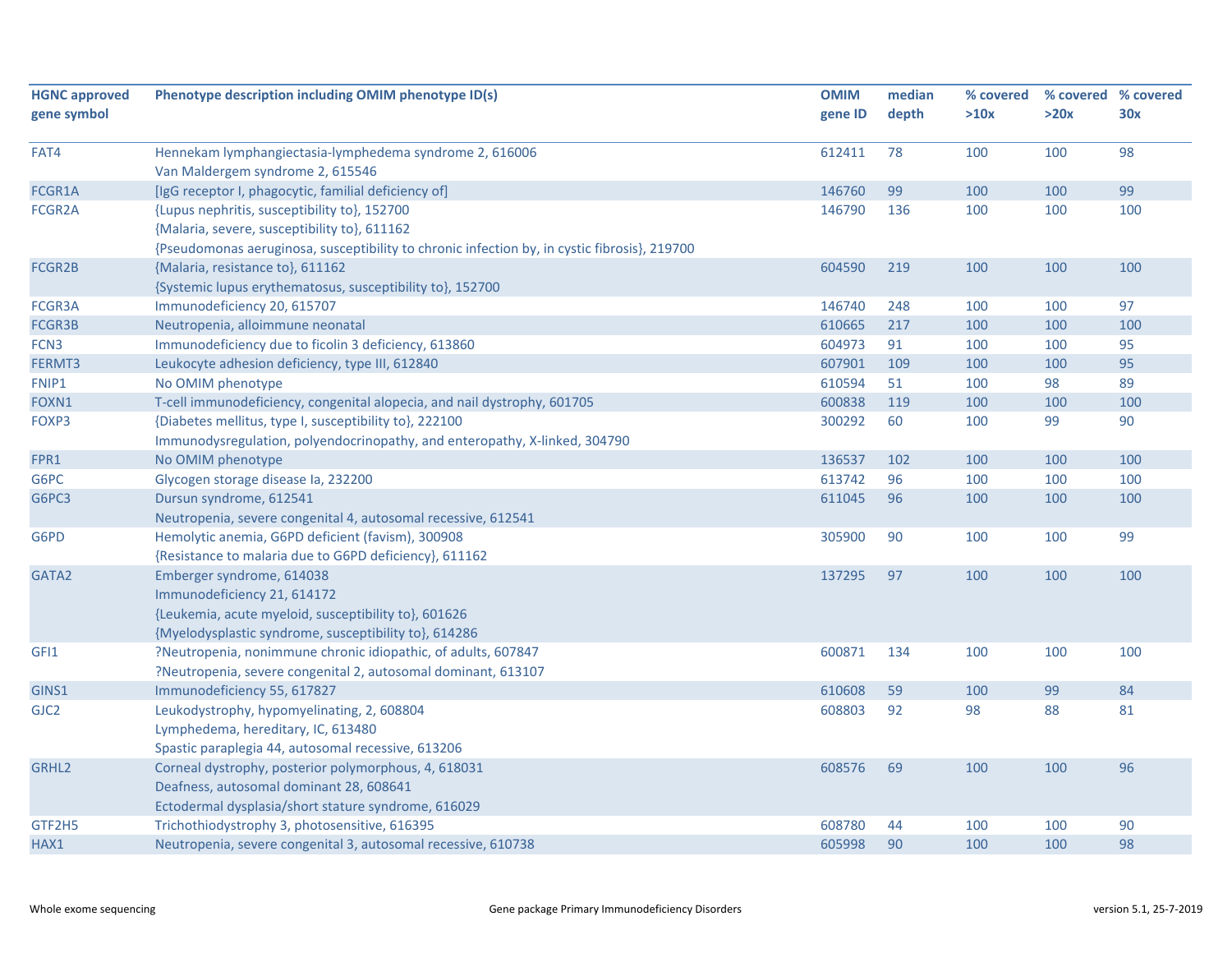| <b>HGNC approved</b>  | Phenotype description including OMIM phenotype ID(s)                                                                | <b>OMIM</b>      | median    | % covered  |           | % covered % covered |
|-----------------------|---------------------------------------------------------------------------------------------------------------------|------------------|-----------|------------|-----------|---------------------|
| gene symbol           |                                                                                                                     | gene ID          | depth     | >10x       | >20x      | 30x                 |
|                       |                                                                                                                     |                  |           |            |           | 78                  |
| <b>HELLS</b><br>HMOX1 | Immunodeficiency-centromeric instability-facial anomalies syndrome 4, 616911<br>Heme oxygenase-1 deficiency, 614034 | 603946<br>141250 | 54<br>102 | 100<br>100 | 93<br>100 | 100                 |
|                       | {Pulmonary disease, chronic obstructive, susceptibility to}, 606963                                                 |                  |           |            |           |                     |
| HYOU1                 | No OMIM phenotype                                                                                                   | 601746           | 100       | 100        | 100       | 97                  |
| <b>ICOS</b>           | Immunodeficiency, common variable, 1, 607594                                                                        | 604558           | 49        | 100        | 99        | 90                  |
| IFIH1                 | Aicardi-Goutieres syndrome 7, 615846                                                                                | 606951           | 74        | 100        | 99        | 93                  |
|                       | Singleton-Merten syndrome 1, 182250                                                                                 |                  |           |            |           |                     |
| <b>IFNAR2</b>         | {Hepatitis B virus, susceptibility to}, 610424                                                                      | 602376           | 79        | 100        | 100       | 93                  |
|                       | ?Immunodeficiency 45, 616669                                                                                        |                  |           |            |           |                     |
| IFNGR1                | {H. pylori infection, susceptibility to}, 600263                                                                    | 107470           | 61        | 100        | 99        | 90                  |
|                       | {Hepatitis B virus infection, susceptibility to}, 610424                                                            |                  |           |            |           |                     |
|                       | Immunodeficiency 27A, mycobacteriosis, AR, 209950                                                                   |                  |           |            |           |                     |
|                       | Immunodeficiency 27B, mycobacteriosis, AD, 615978                                                                   |                  |           |            |           |                     |
|                       | {Tuberculosis infection, protection against}, 607948                                                                |                  |           |            |           |                     |
|                       | {Tuberculosis, susceptibility to}, 607948                                                                           |                  |           |            |           |                     |
| <b>IFNGR2</b>         | Immunodeficiency 28, mycobacteriosis, 614889                                                                        | 147569           | 53        | 97         | 92        | 86                  |
| IGLL1                 | Agammaglobulinemia 2, 613500                                                                                        | 146770           | 127       | 100        | 100       | 100                 |
| <b>IKBKB</b>          | Immunodeficiency 15, 615592                                                                                         | 603258           | 79        | 100        | 99        | 95                  |
| <b>IKBKG</b>          | Ectodermal dysplasia, hypohidrotic, with immune deficiency, 300291                                                  | 300248           | 77        | 100        | 100       | 96                  |
|                       | Ectodermal, dysplasia, anhidrotic, lymphedema and immunodeficiency, 300301                                          |                  |           |            |           |                     |
|                       | Immunodeficiency 33, 300636                                                                                         |                  |           |            |           |                     |
|                       | Immunodeficiency, isolated, 300584                                                                                  |                  |           |            |           |                     |
|                       | Incontinentia pigmenti, 308300                                                                                      |                  |           |            |           |                     |
|                       | Invasive pneumococcal disease, recurrent isolated, 2, 300640                                                        |                  |           |            |           |                     |
| IKZF1                 | Immunodeficiency, common variable, 13, 616873                                                                       | 603023           | 140       | 100        | 100       | 99                  |
| IL10                  | {Graft-versus-host disease, protection against}, 614395                                                             | 124092           | 114       | 100        | 100       | 96                  |
|                       | {HIV-1, susceptibility to}, 609423                                                                                  |                  |           |            |           |                     |
|                       | {Rheumatoid arthritis, progression of}, 180300                                                                      |                  |           |            |           |                     |
| IL10RA                | Inflammatory bowel disease 28, early onset, autosomal recessive, 613148                                             | 146933           | 119       | 100        | 100       | 99                  |
| IL10RB                | {Hepatitis B virus, susceptibility to}, 610424                                                                      | 123889           | 60        | 100        | 99        | 93                  |
|                       | Inflammatory bowel disease 25, early onset, autosomal recessive, 612567                                             |                  |           |            |           |                     |
| <b>IL12B</b>          | Immunodeficiency 29, mycobacteriosis, 614890                                                                        | 161561           | 68        | 100        | 100       | 92                  |
| <b>IL12RB1</b>        | Immunodeficiency 30, 614891                                                                                         | 601604           | 105       | 100        | 100       | 99                  |
| <b>IL17F</b>          | ?Candidiasis, familial, 6, autosomal dominant, 613956                                                               | 606496           | 72        | 100        | 100       | 100                 |
| IL17RA                | Immunodeficiency 51, 613953                                                                                         | 605461           | 114       | 100        | 100       | 100                 |
| IL17RC                | Candidiasis, familial, 9, 616445                                                                                    | 610925           | 106       | 100        | 100       | 99                  |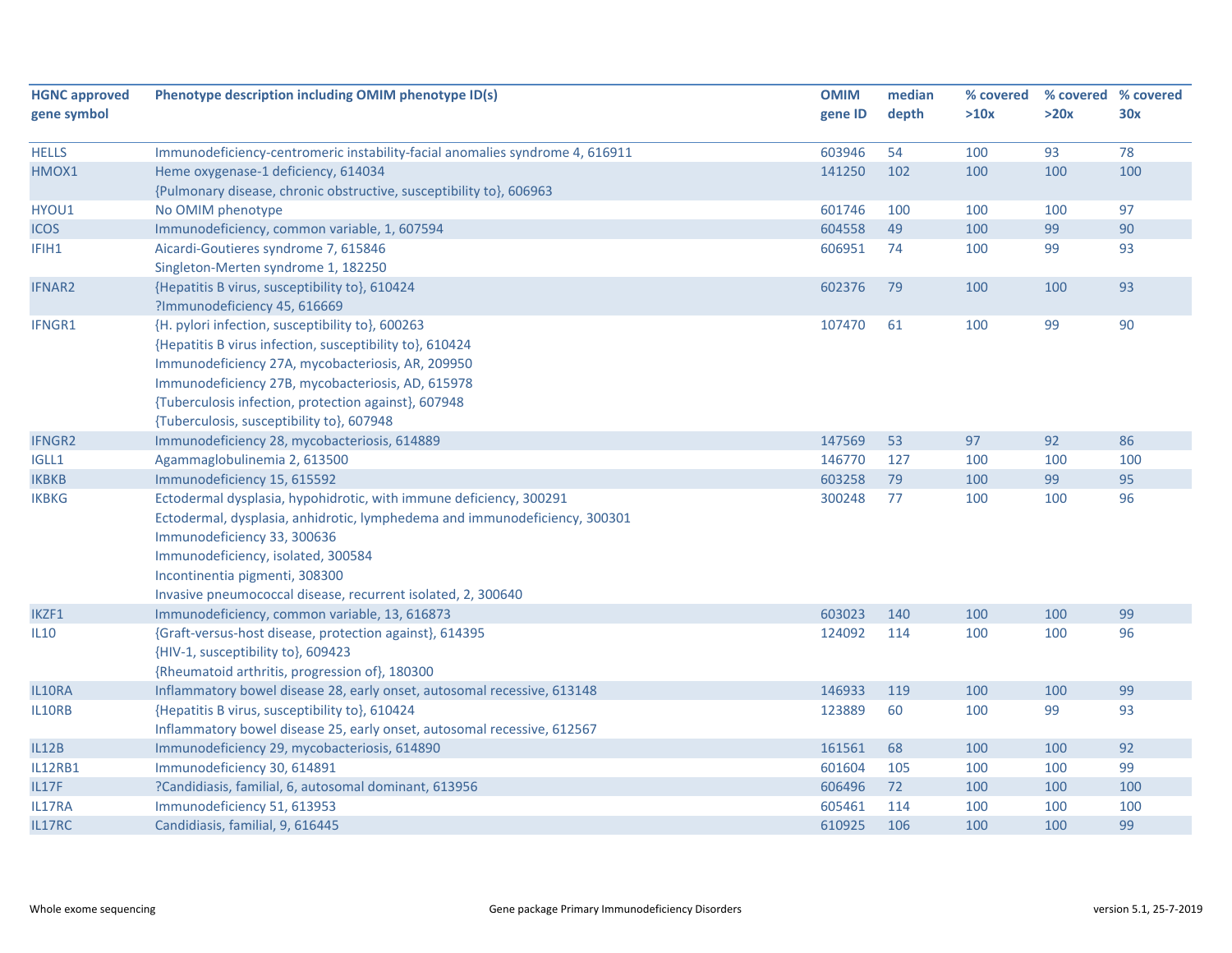| Phenotype description including OMIM phenotype ID(s)                                                | <b>OMIM</b>                                                                                                                                                                                                                                                                                                                                                                                                                                                                                                                                                                                                                                                                                                                                                                                                                                                                                                                                                                                                                                                                                                                                                                                           | median                                                                                                                         | % covered                                                          |                                                                                        | % covered % covered                                                 |
|-----------------------------------------------------------------------------------------------------|-------------------------------------------------------------------------------------------------------------------------------------------------------------------------------------------------------------------------------------------------------------------------------------------------------------------------------------------------------------------------------------------------------------------------------------------------------------------------------------------------------------------------------------------------------------------------------------------------------------------------------------------------------------------------------------------------------------------------------------------------------------------------------------------------------------------------------------------------------------------------------------------------------------------------------------------------------------------------------------------------------------------------------------------------------------------------------------------------------------------------------------------------------------------------------------------------------|--------------------------------------------------------------------------------------------------------------------------------|--------------------------------------------------------------------|----------------------------------------------------------------------------------------|---------------------------------------------------------------------|
|                                                                                                     | gene ID                                                                                                                                                                                                                                                                                                                                                                                                                                                                                                                                                                                                                                                                                                                                                                                                                                                                                                                                                                                                                                                                                                                                                                                               | depth                                                                                                                          | >10x                                                               | >20x                                                                                   | 30x                                                                 |
|                                                                                                     |                                                                                                                                                                                                                                                                                                                                                                                                                                                                                                                                                                                                                                                                                                                                                                                                                                                                                                                                                                                                                                                                                                                                                                                                       |                                                                                                                                |                                                                    |                                                                                        |                                                                     |
|                                                                                                     |                                                                                                                                                                                                                                                                                                                                                                                                                                                                                                                                                                                                                                                                                                                                                                                                                                                                                                                                                                                                                                                                                                                                                                                                       |                                                                                                                                |                                                                    |                                                                                        | 86                                                                  |
|                                                                                                     |                                                                                                                                                                                                                                                                                                                                                                                                                                                                                                                                                                                                                                                                                                                                                                                                                                                                                                                                                                                                                                                                                                                                                                                                       |                                                                                                                                |                                                                    |                                                                                        |                                                                     |
|                                                                                                     |                                                                                                                                                                                                                                                                                                                                                                                                                                                                                                                                                                                                                                                                                                                                                                                                                                                                                                                                                                                                                                                                                                                                                                                                       |                                                                                                                                |                                                                    |                                                                                        |                                                                     |
|                                                                                                     |                                                                                                                                                                                                                                                                                                                                                                                                                                                                                                                                                                                                                                                                                                                                                                                                                                                                                                                                                                                                                                                                                                                                                                                                       |                                                                                                                                |                                                                    |                                                                                        | 59                                                                  |
|                                                                                                     |                                                                                                                                                                                                                                                                                                                                                                                                                                                                                                                                                                                                                                                                                                                                                                                                                                                                                                                                                                                                                                                                                                                                                                                                       |                                                                                                                                |                                                                    |                                                                                        | 86                                                                  |
|                                                                                                     |                                                                                                                                                                                                                                                                                                                                                                                                                                                                                                                                                                                                                                                                                                                                                                                                                                                                                                                                                                                                                                                                                                                                                                                                       |                                                                                                                                |                                                                    |                                                                                        | 100                                                                 |
|                                                                                                     |                                                                                                                                                                                                                                                                                                                                                                                                                                                                                                                                                                                                                                                                                                                                                                                                                                                                                                                                                                                                                                                                                                                                                                                                       |                                                                                                                                |                                                                    |                                                                                        |                                                                     |
|                                                                                                     | 147730                                                                                                                                                                                                                                                                                                                                                                                                                                                                                                                                                                                                                                                                                                                                                                                                                                                                                                                                                                                                                                                                                                                                                                                                | 89                                                                                                                             | 100                                                                | 100                                                                                    | 99                                                                  |
| Immunodeficiency 41 with lymphoproliferation and autoimmunity, 606367                               |                                                                                                                                                                                                                                                                                                                                                                                                                                                                                                                                                                                                                                                                                                                                                                                                                                                                                                                                                                                                                                                                                                                                                                                                       |                                                                                                                                |                                                                    |                                                                                        |                                                                     |
| Combined immunodeficiency, X-linked, moderate, 312863                                               | 308380                                                                                                                                                                                                                                                                                                                                                                                                                                                                                                                                                                                                                                                                                                                                                                                                                                                                                                                                                                                                                                                                                                                                                                                                | 49                                                                                                                             | 100                                                                | 99                                                                                     | 81                                                                  |
| Severe combined immunodeficiency, X-linked, 300400                                                  |                                                                                                                                                                                                                                                                                                                                                                                                                                                                                                                                                                                                                                                                                                                                                                                                                                                                                                                                                                                                                                                                                                                                                                                                       |                                                                                                                                |                                                                    |                                                                                        |                                                                     |
| Psoriasis 14, pustular, 614204                                                                      | 605507                                                                                                                                                                                                                                                                                                                                                                                                                                                                                                                                                                                                                                                                                                                                                                                                                                                                                                                                                                                                                                                                                                                                                                                                | 79                                                                                                                             | 100                                                                | 100                                                                                    | 100                                                                 |
| No OMIM phenotype                                                                                   | 600694                                                                                                                                                                                                                                                                                                                                                                                                                                                                                                                                                                                                                                                                                                                                                                                                                                                                                                                                                                                                                                                                                                                                                                                                | 56                                                                                                                             | 100                                                                | 95                                                                                     | 74                                                                  |
| Severe combined immunodeficiency, T-cell negative, B-cell/natural killer cell-positive type, 608971 | 146661                                                                                                                                                                                                                                                                                                                                                                                                                                                                                                                                                                                                                                                                                                                                                                                                                                                                                                                                                                                                                                                                                                                                                                                                | 52                                                                                                                             | 100                                                                | 100                                                                                    | 94                                                                  |
| No OMIM phenotype                                                                                   | 610169                                                                                                                                                                                                                                                                                                                                                                                                                                                                                                                                                                                                                                                                                                                                                                                                                                                                                                                                                                                                                                                                                                                                                                                                | 65                                                                                                                             | 100                                                                | 97                                                                                     | 85                                                                  |
| Diabetes mellitus, insulin-resistant, with acanthosis nigricans, 610549                             | 147670                                                                                                                                                                                                                                                                                                                                                                                                                                                                                                                                                                                                                                                                                                                                                                                                                                                                                                                                                                                                                                                                                                                                                                                                | 102                                                                                                                            | 100                                                                | 98                                                                                     | 95                                                                  |
| Hyperinsulinemic hypoglycemia, familial, 5, 609968                                                  |                                                                                                                                                                                                                                                                                                                                                                                                                                                                                                                                                                                                                                                                                                                                                                                                                                                                                                                                                                                                                                                                                                                                                                                                       |                                                                                                                                |                                                                    |                                                                                        |                                                                     |
| Leprechaunism, 246200                                                                               |                                                                                                                                                                                                                                                                                                                                                                                                                                                                                                                                                                                                                                                                                                                                                                                                                                                                                                                                                                                                                                                                                                                                                                                                       |                                                                                                                                |                                                                    |                                                                                        |                                                                     |
|                                                                                                     |                                                                                                                                                                                                                                                                                                                                                                                                                                                                                                                                                                                                                                                                                                                                                                                                                                                                                                                                                                                                                                                                                                                                                                                                       |                                                                                                                                |                                                                    |                                                                                        |                                                                     |
|                                                                                                     | 300283                                                                                                                                                                                                                                                                                                                                                                                                                                                                                                                                                                                                                                                                                                                                                                                                                                                                                                                                                                                                                                                                                                                                                                                                | 63                                                                                                                             | 100                                                                | 99                                                                                     | 91                                                                  |
|                                                                                                     | 606883                                                                                                                                                                                                                                                                                                                                                                                                                                                                                                                                                                                                                                                                                                                                                                                                                                                                                                                                                                                                                                                                                                                                                                                                | 63                                                                                                                             | 100                                                                | 98                                                                                     | 86                                                                  |
|                                                                                                     |                                                                                                                                                                                                                                                                                                                                                                                                                                                                                                                                                                                                                                                                                                                                                                                                                                                                                                                                                                                                                                                                                                                                                                                                       |                                                                                                                                |                                                                    |                                                                                        |                                                                     |
|                                                                                                     | 615332                                                                                                                                                                                                                                                                                                                                                                                                                                                                                                                                                                                                                                                                                                                                                                                                                                                                                                                                                                                                                                                                                                                                                                                                | 85                                                                                                                             | 100                                                                | 100                                                                                    | 99                                                                  |
|                                                                                                     |                                                                                                                                                                                                                                                                                                                                                                                                                                                                                                                                                                                                                                                                                                                                                                                                                                                                                                                                                                                                                                                                                                                                                                                                       | 121                                                                                                                            |                                                                    |                                                                                        | 96                                                                  |
|                                                                                                     |                                                                                                                                                                                                                                                                                                                                                                                                                                                                                                                                                                                                                                                                                                                                                                                                                                                                                                                                                                                                                                                                                                                                                                                                       | 123                                                                                                                            |                                                                    | 99                                                                                     | 97                                                                  |
|                                                                                                     |                                                                                                                                                                                                                                                                                                                                                                                                                                                                                                                                                                                                                                                                                                                                                                                                                                                                                                                                                                                                                                                                                                                                                                                                       |                                                                                                                                |                                                                    | 100                                                                                    | 99                                                                  |
|                                                                                                     |                                                                                                                                                                                                                                                                                                                                                                                                                                                                                                                                                                                                                                                                                                                                                                                                                                                                                                                                                                                                                                                                                                                                                                                                       |                                                                                                                                |                                                                    |                                                                                        |                                                                     |
|                                                                                                     | 147574                                                                                                                                                                                                                                                                                                                                                                                                                                                                                                                                                                                                                                                                                                                                                                                                                                                                                                                                                                                                                                                                                                                                                                                                | 118                                                                                                                            | 100                                                                | 100                                                                                    | 100                                                                 |
|                                                                                                     |                                                                                                                                                                                                                                                                                                                                                                                                                                                                                                                                                                                                                                                                                                                                                                                                                                                                                                                                                                                                                                                                                                                                                                                                       |                                                                                                                                |                                                                    |                                                                                        | 100                                                                 |
|                                                                                                     |                                                                                                                                                                                                                                                                                                                                                                                                                                                                                                                                                                                                                                                                                                                                                                                                                                                                                                                                                                                                                                                                                                                                                                                                       |                                                                                                                                |                                                                    |                                                                                        | 86                                                                  |
|                                                                                                     |                                                                                                                                                                                                                                                                                                                                                                                                                                                                                                                                                                                                                                                                                                                                                                                                                                                                                                                                                                                                                                                                                                                                                                                                       |                                                                                                                                |                                                                    |                                                                                        | 100                                                                 |
|                                                                                                     |                                                                                                                                                                                                                                                                                                                                                                                                                                                                                                                                                                                                                                                                                                                                                                                                                                                                                                                                                                                                                                                                                                                                                                                                       |                                                                                                                                |                                                                    |                                                                                        | 92                                                                  |
|                                                                                                     |                                                                                                                                                                                                                                                                                                                                                                                                                                                                                                                                                                                                                                                                                                                                                                                                                                                                                                                                                                                                                                                                                                                                                                                                       |                                                                                                                                |                                                                    |                                                                                        | 100                                                                 |
|                                                                                                     |                                                                                                                                                                                                                                                                                                                                                                                                                                                                                                                                                                                                                                                                                                                                                                                                                                                                                                                                                                                                                                                                                                                                                                                                       |                                                                                                                                |                                                                    |                                                                                        | 89                                                                  |
|                                                                                                     | {Gastric cancer risk after H. pylori infection}, 137215<br>Interleukin 1 receptor antagonist deficiency, 612852<br>{Microvascular complications of diabetes 4}, 612628<br>No OMIM phenotype<br>?Immunodeficiency, common variable, 11, 615767<br>[IgE, elevated level of], 147050<br>Immunodeficiency 56, 615207<br>{Diabetes, mellitus, insulin-dependent, susceptibility to, 10}, 601942<br>Rabson-Mendenhall syndrome, 262190<br>No OMIM phenotype<br>IRAK4 deficiency, 607676<br>Invasive pneumococcal disease, recurrent isolated, 1, 610799<br>?Immunodeficiency, common variable, 14, 617765<br>{Encephalopathy, acute, infection-induced (herpes-specific), susceptibility to, 7}, 616532<br>?Immunodeficiency 39, 616345<br>Immunodeficiency 32A, mycobacteriosis, autosomal dominant, 614893<br>Immunodeficiency 32B, monocyte and dendritic cell deficiency, autosomal recessive, 226990<br>No OMIM phenotype<br>Immunodeficiency 38, 616126<br>Autoimmune disease, multisystem, with facial dysmorphism, 613385<br>Leukocyte adhesion deficiency, 116920<br>Lymphoproliferative syndrome 1, 613011<br>Neutropenia, severe congenital, 6, autosomal recessive, 616022<br>No OMIM phenotype | 147679<br>147680<br>605384<br>605383<br>603734<br>605047<br>601565<br>147571<br>606409<br>600065<br>186973<br>616012<br>147795 | 72<br>35<br>56<br>104<br>135<br>135<br>52<br>142<br>69<br>75<br>60 | 100<br>100<br>100<br>100<br>100<br>100<br>100<br>100<br>96<br>100<br>100<br>100<br>100 | 99<br>85<br>97<br>100<br>99<br>100<br>94<br>100<br>100<br>100<br>97 |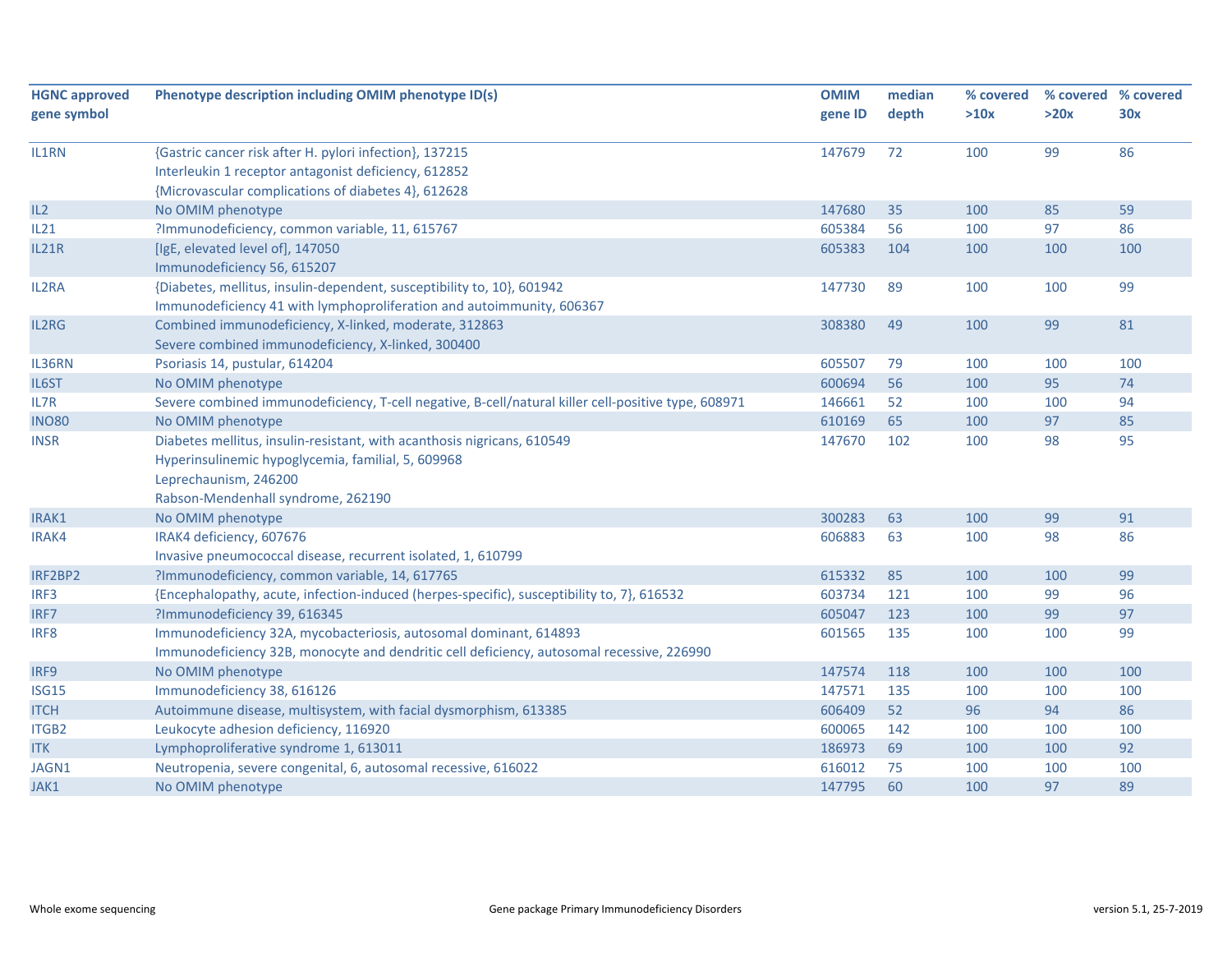| <b>HGNC approved</b> | Phenotype description including OMIM phenotype ID(s)                                                  | <b>OMIM</b> | median | % covered |      | % covered % covered |
|----------------------|-------------------------------------------------------------------------------------------------------|-------------|--------|-----------|------|---------------------|
| gene symbol          |                                                                                                       | gene ID     | depth  | >10x      | >20x | 30x                 |
|                      |                                                                                                       |             |        |           |      |                     |
| JAK2                 | {Budd-Chiari syndrome, somatic}, 600880                                                               | 147796      | 54     | 100       | 97   | 85                  |
|                      | Erythrocytosis, somatic, 133100                                                                       |             |        |           |      |                     |
|                      | Leukemia, acute myeloid, somatic, 601626                                                              |             |        |           |      |                     |
|                      | Myelofibrosis, somatic, 254450                                                                        |             |        |           |      |                     |
|                      | Polycythemia vera, somatic, 263300                                                                    |             |        |           |      |                     |
|                      | Thrombocythemia 3, 614521                                                                             |             |        |           |      |                     |
| JAK3                 | SCID, autosomal recessive, T-negative/B-positive type, 600802                                         | 600173      | 99     | 100       | 100  | 99                  |
| KDM6A                | Kabuki syndrome 2, 300867                                                                             | 300128      | 43     | 100       | 95   | 72                  |
| KMT2A                | Leukemia, myeloid/lymphoid or mixed-lineage, 159555                                                   | 159555      | 60     | 100       | 100  | 95                  |
|                      | Wiedemann-Steiner syndrome, 605130                                                                    |             |        |           |      |                     |
| KMT2D                | Kabuki syndrome 1, 147920                                                                             | 602113      | 106    | 100       | 100  | 99                  |
| LAMTOR2              | Immunodeficiency due to defect in MAPBP-interacting protein, 610798                                   | 610389      | 96     | 100       | 100  | 100                 |
| LAT                  | Immunodeficiency 52, 617514                                                                           | 602354      | 84     | 100       | 100  | 97                  |
| <b>LCK</b>           | ?Immunodeficiency 22, 615758                                                                          | 153390      | 155    | 100       | 100  | 100                 |
| LIG1                 | No OMIM phenotype                                                                                     | 126391      | 86     | 100       | 100  | 98                  |
| LIG4                 | LIG4 syndrome, 606593                                                                                 | 601837      | 61     | 100       | 100  | 100                 |
|                      | {Multiple myeloma, resistance to}, 254500                                                             |             |        |           |      |                     |
| LPIN2                | Majeed syndrome, 609628                                                                               | 605519      | 65     | 100       | 99   | 93                  |
| <b>LRBA</b>          | Immunodeficiency, common variable, 8, with autoimmunity, 614700                                       | 606453      | 55     | 100       | 97   | 88                  |
| LRRC8A               | ?Agammaglobulinemia 5, 613506                                                                         | 608360      | 152    | 100       | 100  | 100                 |
| LTBP3                | Dental anomalies and short stature, 601216                                                            | 602090      | 125    | 100       | 99   | 96                  |
|                      | Geleophysic dysplasia 3, 617809                                                                       |             |        |           |      |                     |
| <b>LYST</b>          | Chediak-Higashi syndrome, 214500                                                                      | 606897      | 62     | 100       | 98   | 91                  |
| MAGT1                | Immunodeficiency, X-linked, with magnesium defect, Epstein-Barr virus infection and neoplasia, 300853 | 300715      | 44     | 100       | 97   | 81                  |
| <b>MAL</b>           | No OMIM phenotype                                                                                     | 188860      | 92     | 100       | 100  | 93                  |
| MALT1                | Immunodeficiency 12, 615468                                                                           | 604860      | 57     | 97        | 93   | 83                  |
| MAN2B1               | Mannosidosis, alpha-, types I and II, 248500                                                          | 609458      | 110    | 100       | 100  | 100                 |
| <b>MANBA</b>         | Mannosidosis, beta, 248510                                                                            | 609489      | 76     | 100       | 98   | 92                  |
| MAP3K14              | No OMIM phenotype                                                                                     | 604655      | 109    | 100       | 100  | 100                 |
| MASP2                | MASP2 deficiency, 613791                                                                              | 605102      | 80     | 100       | 99   | 94                  |
| MBL <sub>2</sub>     | {Chronic infections, due to MBL deficiency}, 614372                                                   | 154545      | 122    | 100       | 100  | 100                 |
| MC <sub>2R</sub>     | Glucocorticoid deficiency, due to ACTH unresponsiveness, 202200                                       | 607397      | 87     | 100       | 100  | 100                 |
| MCM4                 | Immunodeficiency 54, 609981                                                                           | 602638      | 79     | 100       | 100  | 95                  |
| <b>MEFV</b>          | Familial Mediterranean fever, AD, 134610                                                              | 608107      | 99     | 100       | 100  | 100                 |
|                      | Familial Mediterranean fever, AR, 249100                                                              |             |        |           |      |                     |
| <b>MOGS</b>          | Congenital disorder of glycosylation, type IIb, 606056                                                | 601336      | 117    | 100       | 100  | 100                 |
| <b>MRE11</b>         | Ataxia-telangiectasia-like disorder 1, 604391                                                         | 600814      | 47     | 100       | 94   | 74                  |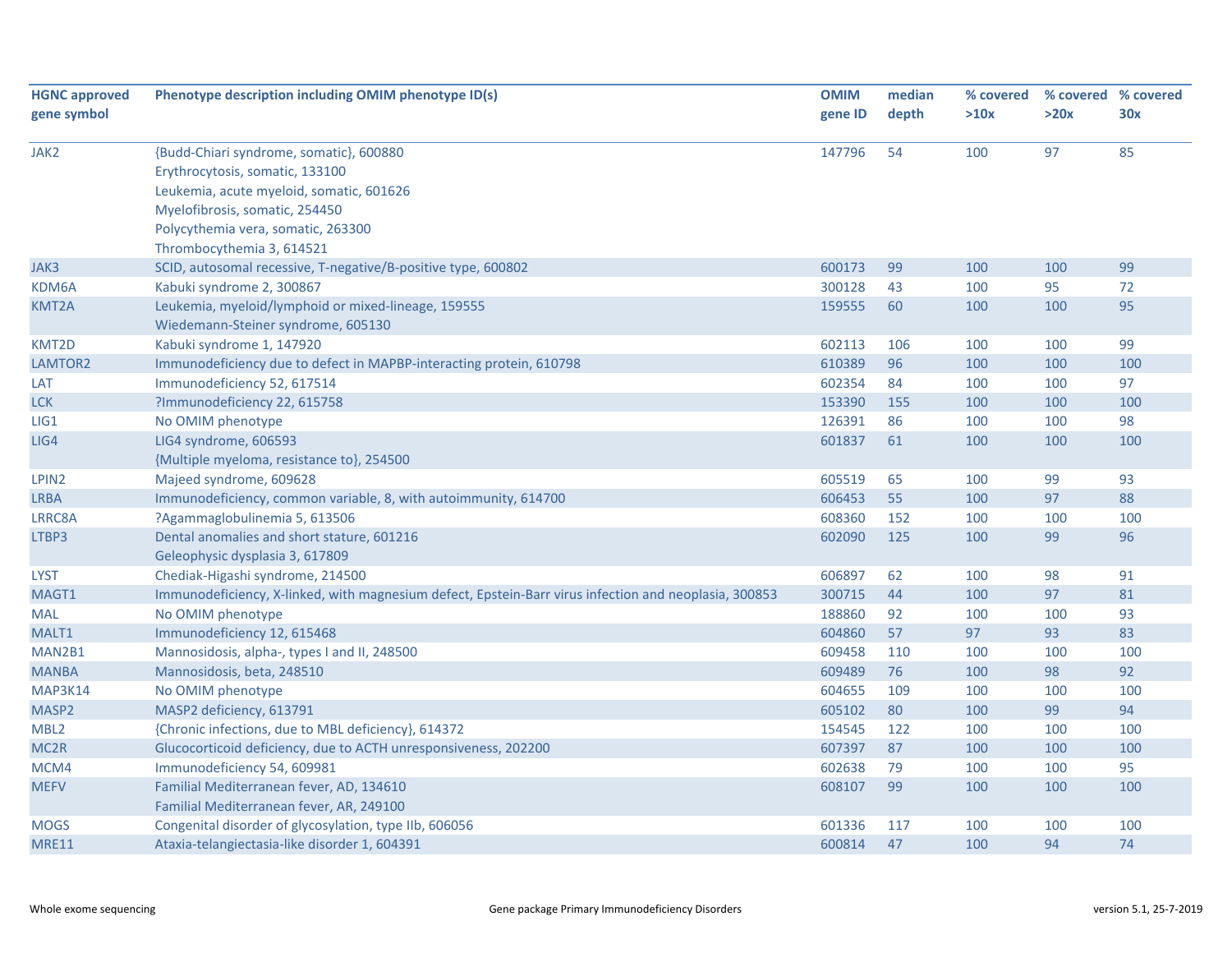| <b>HGNC approved</b> | Phenotype description including OMIM phenotype ID(s)                                                | <b>OMIM</b> | median | % covered | % covered % covered |     |
|----------------------|-----------------------------------------------------------------------------------------------------|-------------|--------|-----------|---------------------|-----|
| gene symbol          |                                                                                                     | gene ID     | depth  | >10x      | >20x                | 30x |
|                      |                                                                                                     |             |        |           |                     |     |
| <b>MRTFA</b>         | Megakaryoblastic leukemia, acute                                                                    | 606078      | 92     | 98        | 96                  | 91  |
| MS4A1                | Immunodeficiency, common variable, 5, 613495                                                        | 112210      | 72     | 100       | 100                 | 96  |
| <b>MSN</b>           | Immunodeficiency 50, 300988                                                                         | 309845      | 44     | 98        | 91                  | 75  |
| MTHFD1               | Combined immunodeficiency and megaloblastic anemia with or without hyperhomocysteinemia, 617780     | 172460      | 67     | 100       | 99                  | 91  |
|                      | {Neural tube defects, folate-sensitive, susceptibility to}, 601634                                  |             |        |           |                     |     |
| <b>MVK</b>           | Hyper-IgD syndrome, 260920                                                                          | 251170      | 96     | 100       | 100                 | 98  |
|                      | Mevalonic aciduria, 610377                                                                          |             |        |           |                     |     |
|                      | Porokeratosis 3, multiple types, 175900                                                             |             |        |           |                     |     |
| MYD88                | Macroglobulinemia, Waldenstrom, somatic, 153600                                                     | 602170      | 140    | 100       | 100                 | 100 |
|                      | Pyogenic bacterial infections, recurrent, due to MYD88 deficiency, 612260                           |             |        |           |                     |     |
| MYSM1                | No OMIM phenotype                                                                                   | 612176      | 47     | 100       | 96                  | 81  |
| <b>NBAS</b>          | Infantile liver failure syndrome 2, 616483                                                          | 608025      | 57     | 100       | 98                  | 89  |
|                      | Short stature, optic nerve atrophy, and Pelger-Huet anomaly, 614800                                 |             |        |           |                     |     |
| <b>NBN</b>           | Aplastic anemia, 609135                                                                             | 602667      | 59     | 100       | 97                  | 81  |
|                      | Leukemia, acute lymphoblastic, 613065                                                               |             |        |           |                     |     |
|                      | Nijmegen breakage syndrome, 251260                                                                  |             |        |           |                     |     |
| NCF1                 | Chronic granulomatous disease due to deficiency of NCF-1, 233700                                    | 608512      | 174    | 100       | 100                 | 99  |
| NCF <sub>2</sub>     | Chronic granulomatous disease due to deficiency of NCF-2, 233710                                    | 608515      | 84     | 100       | 100                 | 96  |
| NCF4                 | ?Granulomatous disease, chronic, autosomal recessive, cytochrome b-positive, type III, 613960       | 601488      | 110    | 100       | 100                 | 100 |
| <b>NCSTN</b>         | Acne inversa, familial, 1, 142690                                                                   | 605254      | 89     | 100       | 100                 | 98  |
| NFAT5                | No OMIM phenotype                                                                                   | 604708      | 54     | 100       | 98                  | 92  |
| NFKB1                | Immunodeficiency, common variable, 12, 616576                                                       | 164011      | 48     | 100       | 96                  | 84  |
| NFKB <sub>2</sub>    | Immunodeficiency, common variable, 10, 615577                                                       | 164012      | 136    | 100       | 100                 | 94  |
| <b>NFKBIA</b>        | Ectodermal dysplasia, anhidrotic, with T-cell immunodeficiency, 612132                              | 164008      | 134    | 100       | 100                 | 100 |
| NHEJ1                | Severe combined immunodeficiency with microcephaly, growth retardation, and sensitivity to ionizing | 611290      | 47     | 100       | 100                 | 89  |
|                      | radiation, 611291                                                                                   |             |        |           |                     |     |
| NHP <sub>2</sub>     | Dyskeratosis congenita, autosomal recessive 2, 613987                                               | 606470      | 102    | 100       | 100                 | 100 |
| NLRC4                | Autoinflammation with infantile enterocolitis, 616050                                               | 606831      | 67     | 100       | 100                 | 96  |
|                      | ?Familial cold autoinflammatory syndrome 4, 616115                                                  |             |        |           |                     |     |
| NLRP1                | Autoinflammation with arthritis and dyskeratosis, 617388                                            | 606636      | 96     | 100       | 100                 | 99  |
|                      | Palmoplantar carcinoma, multiple self-healing, 615225                                               |             |        |           |                     |     |
|                      | {Vitiligo-associated multiple autoimmune disease susceptibility 1}, 606579                          |             |        |           |                     |     |
| NLRP12               | Familial cold autoinflammatory syndrome 2, 611762                                                   | 609648      | 127    | 100       | 100                 | 100 |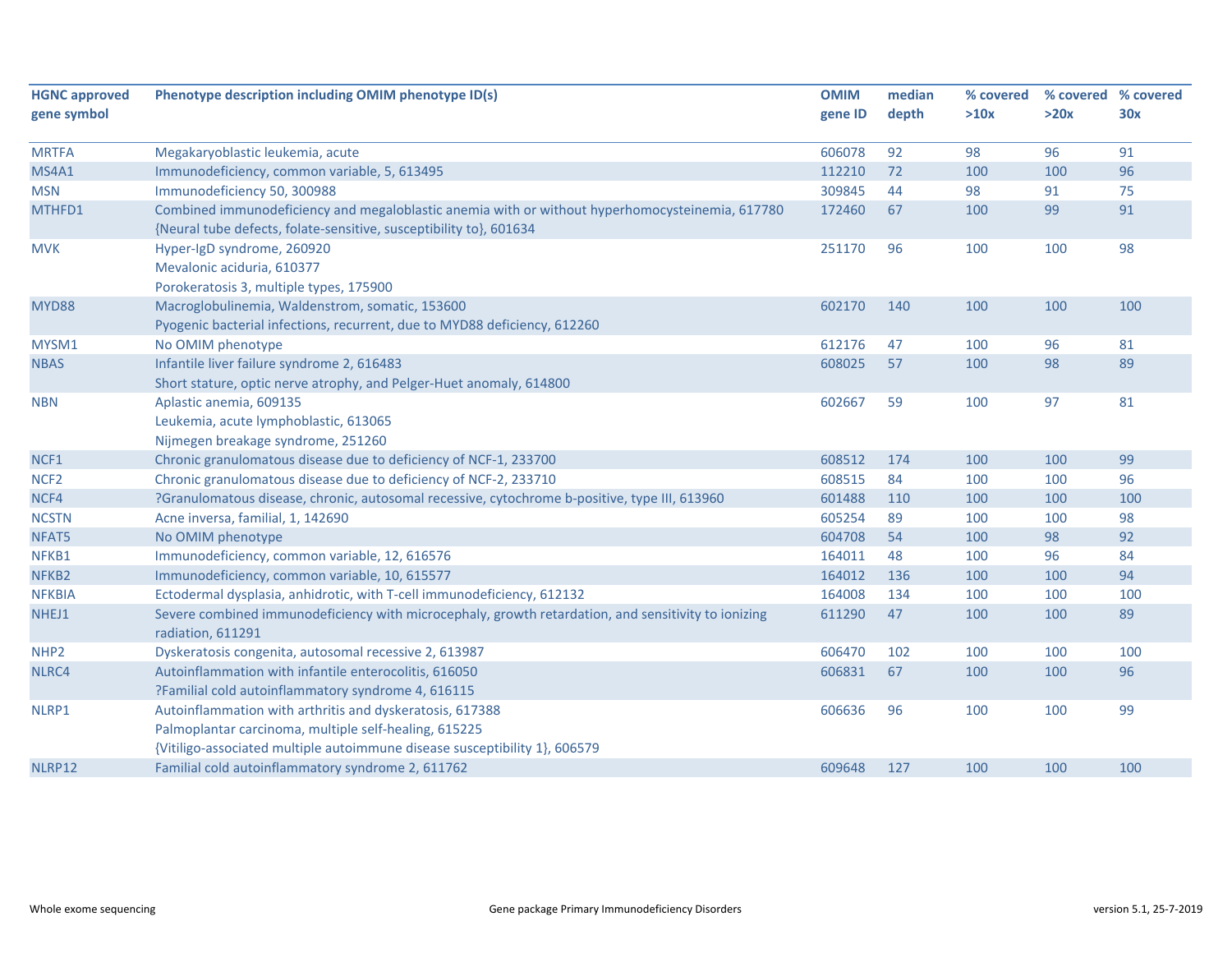| <b>HGNC approved</b> | Phenotype description including OMIM phenotype ID(s)                                                      | <b>OMIM</b> | median | % covered |      | % covered % covered |
|----------------------|-----------------------------------------------------------------------------------------------------------|-------------|--------|-----------|------|---------------------|
| gene symbol          |                                                                                                           | gene ID     | depth  | >10x      | >20x | 30x                 |
|                      |                                                                                                           |             |        |           |      |                     |
| NLRP3                | CINCA syndrome, 607115                                                                                    | 606416      | 108    | 100       | 100  | 100                 |
|                      | Deafness, autosomal dominant 34, with or without inflammation, 617772                                     |             |        |           |      |                     |
|                      | Familial cold inflammatory syndrome 1, 120100                                                             |             |        |           |      |                     |
|                      | Keratoendothelitis fugax hereditaria, 148200                                                              |             |        |           |      |                     |
|                      | Muckle-Wells syndrome, 191900                                                                             |             |        |           |      |                     |
| NOD <sub>2</sub>     | Blau syndrome, 186580                                                                                     | 605956      | 104    | 100       | 100  | 97                  |
|                      | {Inflammatory bowel disease 1, Crohn disease}, 266600                                                     |             |        |           |      |                     |
|                      | {Psoriatic arthritis, susceptibility to}, 607507                                                          |             |        |           |      |                     |
|                      | {Yao syndrome}, 617321                                                                                    |             |        |           |      |                     |
| <b>NOP10</b>         | Dyskeratosis congenita, autosomal recessive 1, 224230                                                     | 606471      | 133    | 100       | 100  | 100                 |
| <b>NRAS</b>          | Colorectal cancer, somatic, 114500                                                                        | 164790      | 53     | 100       | 100  | 95                  |
|                      | Epidermal nevus, somatic, 162900                                                                          |             |        |           |      |                     |
|                      | Melanocytic nevus syndrome, congenital, somatic, 137550                                                   |             |        |           |      |                     |
|                      | Neurocutaneous melanosis, somatic, 249400                                                                 |             |        |           |      |                     |
|                      | Noonan syndrome 6, 613224                                                                                 |             |        |           |      |                     |
|                      | ?RAS-associated autoimmune lymphoproliferative syndrome type IV, somatic, 614470                          |             |        |           |      |                     |
|                      | Schimmelpenning-Feuerstein-Mims syndrome, somatic mosaic, 163200                                          |             |        |           |      |                     |
|                      | Thyroid carcinoma, follicular, somatic, 188470                                                            |             |        |           |      |                     |
| NSMCE3               | Lung disease, immunodeficiency, and chromosome breakage syndrome, 617241                                  | 608243      | 150    | 100       | 100  | 100                 |
| ORAI1                | Immunodeficiency 9, 612782                                                                                | 610277      | 155    | 100       | 99   | 97                  |
|                      | Myopathy, tubular aggregate, 2, 615883                                                                    |             |        |           |      |                     |
| OSTM1                | Osteopetrosis, autosomal recessive 5, 259720                                                              | 607649      | 69     | 100       | 99   | 92                  |
| <b>OTULIN</b>        | Autoinflammation, panniculitis, and dermatosis syndrome, 617099                                           | 615712      | 64     | 98        | 93   | 85                  |
| <b>PARN</b>          | Dyskeratosis congenita, autosomal recessive 6, 616353                                                     | 604212      | 52     | 100       | 99   | 88                  |
|                      | Pulmonary fibrosis and/or bone marrow failure, telomere-related, 4, 616371                                |             |        |           |      |                     |
| PAX5                 | {Leukemia, acute lymphoblastic, susceptibility to, 3}, 615545                                             | 167414      | 99     | 100       | 99   | 93                  |
| PBX1                 | Congenital anomalies of kidney and urinary tract syndrome with or without hearing loss, abnormal ears, or | 176310      | 65     | 100       | 100  | 95                  |
|                      | developmental delay, 617641                                                                               |             |        |           |      |                     |
| <b>PCCA</b>          | Propionicacidemia, 606054                                                                                 | 232000      | 58     | 100       | 99   | 90                  |
| <b>PCCB</b>          | Propionicacidemia, 606054                                                                                 | 232050      | 62     | 100       | 97   | 92                  |
| <b>PEPD</b>          | Prolidase deficiency, 170100                                                                              | 613230      | 92     | 100       | 100  | 97                  |
| PGM3                 | Immunodeficiency 23, 615816                                                                               | 172100      | 75     | 100       | 100  | 94                  |
| <b>PIGA</b>          | Multiple congenital anomalies-hypotonia-seizures syndrome 2, 300868                                       | 311770      | 56     | 100       | 100  | 93                  |
|                      | Paroxysmal nocturnal hemoglobinuria, somatic, 300818                                                      |             |        |           |      |                     |
| PIK3CD               | Immunodeficiency 14, 615513                                                                               | 602839      | 127    | 100       | 99   | 98                  |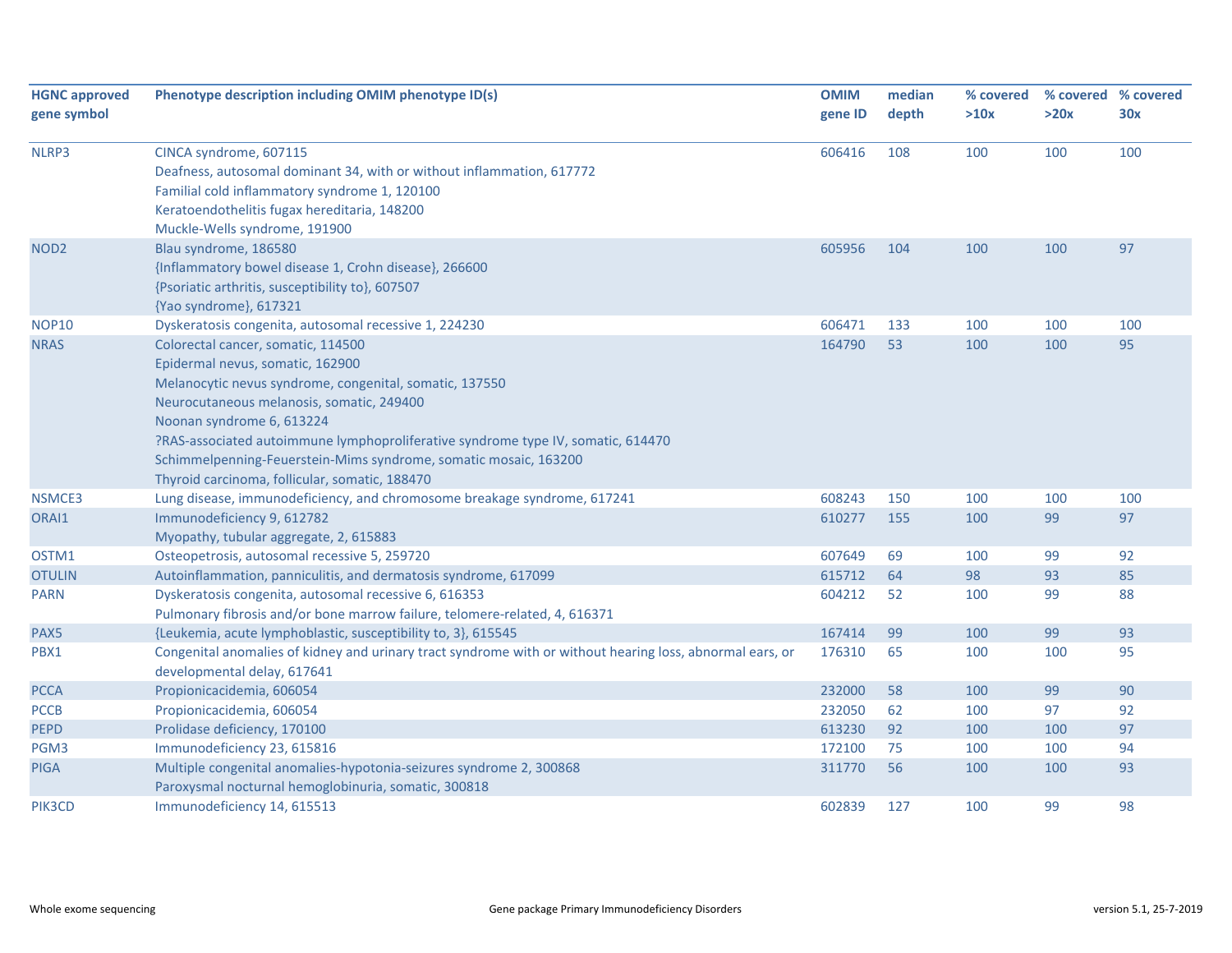| depth<br>>20x<br>gene ID<br>>10x<br>30x<br>94<br>PIK3R1<br>?Agammaglobulinemia 7, autosomal recessive, 615214<br>171833<br>72<br>100<br>100<br>Immunodeficiency 36, 616005<br>SHORT syndrome, 269880<br>Autoinflammation, antibody deficiency, and immune dysregulation syndrome, 614878<br>97<br>PLCG <sub>2</sub><br>600220<br>101<br>100<br>100<br>Familial cold autoinflammatory syndrome 3, 614468<br>Osteopetrosis, autosomal recessive 6, 611497<br>PLEKHM1<br>611466<br>181<br>100<br>100<br>100<br>Dysplasminogenemia, 217090<br>173350<br>73<br>100<br>100<br>97<br>Plasminogen deficiency, type I, 217090<br>Congenital disorder of glycosylation, type Ia, 212065<br>601785<br>66<br>100<br>100<br>93<br>Immunodeficiency due to purine nucleoside phosphorylase deficiency, 613179<br>164050<br>100<br>99<br>94<br>61<br>Pigmentary disorder, reticulate, with systemic manifestations, X-linked, 301220<br>312040<br>38<br>89<br>70<br>99<br>88<br>No OMIM phenotype<br>602670<br>37<br>99<br>61<br>99<br>78<br>Keratosis linearis with ichthyosis congenita and sclerosing keratoderma, 601952<br>613386<br>40<br>100<br>606478<br>{Glioma susceptibility 9}, 616568<br>59<br>100<br>99<br>89<br>{Melanoma, cutaneous malignant, susceptibility to, 10}, 615848<br>170280<br>100<br>100<br>Aplastic anemia, 609135<br>114<br>100<br>Hemophagocytic lymphohistiocytosis, familial, 2, 603553<br>Lymphoma, non-Hodgkin, 605027<br>Autoimmune lymphoproliferative syndrome, type III, 615559<br>176977<br>100<br>108<br>100<br>100<br>Immunodeficiency 26, with or without neurologic abnormalities, 615966<br>65<br>98<br>89<br>600899<br>100<br>Arts syndrome, 301835<br>311850<br>44<br>96<br>81<br>100<br>Charcot-Marie-Tooth disease, X-linked recessive, 5, 311070<br>Deafness, X-linked 1, 304500, X-linked<br>Gout, PRPS-related, 300661<br>Phosphoribosylpyrophosphate synthetase superactivity, 300661<br>100<br>Acne inversa, familial, 2, with or without Dowling-Degos disease, 613736<br>607632<br>68<br>100<br>100<br>45<br>No OMIM phenotype<br>176843<br>100<br>95<br>81<br>No OMIM phenotype<br>602177<br>66<br>100<br>99<br>100<br>Autoinflammation, lipodystrophy, and dermatosis syndrome, 256040<br>177046<br>119<br>99<br>100<br>100 | <b>HGNC approved</b> | Phenotype description including OMIM phenotype ID(s)               | <b>OMIM</b> | median | % covered | % covered % covered |    |
|-------------------------------------------------------------------------------------------------------------------------------------------------------------------------------------------------------------------------------------------------------------------------------------------------------------------------------------------------------------------------------------------------------------------------------------------------------------------------------------------------------------------------------------------------------------------------------------------------------------------------------------------------------------------------------------------------------------------------------------------------------------------------------------------------------------------------------------------------------------------------------------------------------------------------------------------------------------------------------------------------------------------------------------------------------------------------------------------------------------------------------------------------------------------------------------------------------------------------------------------------------------------------------------------------------------------------------------------------------------------------------------------------------------------------------------------------------------------------------------------------------------------------------------------------------------------------------------------------------------------------------------------------------------------------------------------------------------------------------------------------------------------------------------------------------------------------------------------------------------------------------------------------------------------------------------------------------------------------------------------------------------------------------------------------------------------------------------------------------------------------------------------------------------------------------------------------------------------------------------------------------------------------|----------------------|--------------------------------------------------------------------|-------------|--------|-----------|---------------------|----|
|                                                                                                                                                                                                                                                                                                                                                                                                                                                                                                                                                                                                                                                                                                                                                                                                                                                                                                                                                                                                                                                                                                                                                                                                                                                                                                                                                                                                                                                                                                                                                                                                                                                                                                                                                                                                                                                                                                                                                                                                                                                                                                                                                                                                                                                                         | gene symbol          |                                                                    |             |        |           |                     |    |
|                                                                                                                                                                                                                                                                                                                                                                                                                                                                                                                                                                                                                                                                                                                                                                                                                                                                                                                                                                                                                                                                                                                                                                                                                                                                                                                                                                                                                                                                                                                                                                                                                                                                                                                                                                                                                                                                                                                                                                                                                                                                                                                                                                                                                                                                         |                      |                                                                    |             |        |           |                     |    |
|                                                                                                                                                                                                                                                                                                                                                                                                                                                                                                                                                                                                                                                                                                                                                                                                                                                                                                                                                                                                                                                                                                                                                                                                                                                                                                                                                                                                                                                                                                                                                                                                                                                                                                                                                                                                                                                                                                                                                                                                                                                                                                                                                                                                                                                                         |                      |                                                                    |             |        |           |                     |    |
|                                                                                                                                                                                                                                                                                                                                                                                                                                                                                                                                                                                                                                                                                                                                                                                                                                                                                                                                                                                                                                                                                                                                                                                                                                                                                                                                                                                                                                                                                                                                                                                                                                                                                                                                                                                                                                                                                                                                                                                                                                                                                                                                                                                                                                                                         |                      |                                                                    |             |        |           |                     |    |
|                                                                                                                                                                                                                                                                                                                                                                                                                                                                                                                                                                                                                                                                                                                                                                                                                                                                                                                                                                                                                                                                                                                                                                                                                                                                                                                                                                                                                                                                                                                                                                                                                                                                                                                                                                                                                                                                                                                                                                                                                                                                                                                                                                                                                                                                         |                      |                                                                    |             |        |           |                     |    |
|                                                                                                                                                                                                                                                                                                                                                                                                                                                                                                                                                                                                                                                                                                                                                                                                                                                                                                                                                                                                                                                                                                                                                                                                                                                                                                                                                                                                                                                                                                                                                                                                                                                                                                                                                                                                                                                                                                                                                                                                                                                                                                                                                                                                                                                                         |                      |                                                                    |             |        |           |                     |    |
|                                                                                                                                                                                                                                                                                                                                                                                                                                                                                                                                                                                                                                                                                                                                                                                                                                                                                                                                                                                                                                                                                                                                                                                                                                                                                                                                                                                                                                                                                                                                                                                                                                                                                                                                                                                                                                                                                                                                                                                                                                                                                                                                                                                                                                                                         |                      |                                                                    |             |        |           |                     |    |
|                                                                                                                                                                                                                                                                                                                                                                                                                                                                                                                                                                                                                                                                                                                                                                                                                                                                                                                                                                                                                                                                                                                                                                                                                                                                                                                                                                                                                                                                                                                                                                                                                                                                                                                                                                                                                                                                                                                                                                                                                                                                                                                                                                                                                                                                         |                      |                                                                    |             |        |           |                     |    |
|                                                                                                                                                                                                                                                                                                                                                                                                                                                                                                                                                                                                                                                                                                                                                                                                                                                                                                                                                                                                                                                                                                                                                                                                                                                                                                                                                                                                                                                                                                                                                                                                                                                                                                                                                                                                                                                                                                                                                                                                                                                                                                                                                                                                                                                                         | <b>PLG</b>           |                                                                    |             |        |           |                     |    |
|                                                                                                                                                                                                                                                                                                                                                                                                                                                                                                                                                                                                                                                                                                                                                                                                                                                                                                                                                                                                                                                                                                                                                                                                                                                                                                                                                                                                                                                                                                                                                                                                                                                                                                                                                                                                                                                                                                                                                                                                                                                                                                                                                                                                                                                                         |                      |                                                                    |             |        |           |                     |    |
|                                                                                                                                                                                                                                                                                                                                                                                                                                                                                                                                                                                                                                                                                                                                                                                                                                                                                                                                                                                                                                                                                                                                                                                                                                                                                                                                                                                                                                                                                                                                                                                                                                                                                                                                                                                                                                                                                                                                                                                                                                                                                                                                                                                                                                                                         | PMM <sub>2</sub>     |                                                                    |             |        |           |                     |    |
|                                                                                                                                                                                                                                                                                                                                                                                                                                                                                                                                                                                                                                                                                                                                                                                                                                                                                                                                                                                                                                                                                                                                                                                                                                                                                                                                                                                                                                                                                                                                                                                                                                                                                                                                                                                                                                                                                                                                                                                                                                                                                                                                                                                                                                                                         | <b>PNP</b>           |                                                                    |             |        |           |                     |    |
|                                                                                                                                                                                                                                                                                                                                                                                                                                                                                                                                                                                                                                                                                                                                                                                                                                                                                                                                                                                                                                                                                                                                                                                                                                                                                                                                                                                                                                                                                                                                                                                                                                                                                                                                                                                                                                                                                                                                                                                                                                                                                                                                                                                                                                                                         | POLA1                |                                                                    |             |        |           |                     |    |
|                                                                                                                                                                                                                                                                                                                                                                                                                                                                                                                                                                                                                                                                                                                                                                                                                                                                                                                                                                                                                                                                                                                                                                                                                                                                                                                                                                                                                                                                                                                                                                                                                                                                                                                                                                                                                                                                                                                                                                                                                                                                                                                                                                                                                                                                         | POLE <sub>2</sub>    |                                                                    |             |        |           |                     |    |
|                                                                                                                                                                                                                                                                                                                                                                                                                                                                                                                                                                                                                                                                                                                                                                                                                                                                                                                                                                                                                                                                                                                                                                                                                                                                                                                                                                                                                                                                                                                                                                                                                                                                                                                                                                                                                                                                                                                                                                                                                                                                                                                                                                                                                                                                         | <b>POMP</b>          |                                                                    |             |        |           |                     |    |
|                                                                                                                                                                                                                                                                                                                                                                                                                                                                                                                                                                                                                                                                                                                                                                                                                                                                                                                                                                                                                                                                                                                                                                                                                                                                                                                                                                                                                                                                                                                                                                                                                                                                                                                                                                                                                                                                                                                                                                                                                                                                                                                                                                                                                                                                         | POT1                 |                                                                    |             |        |           |                     |    |
|                                                                                                                                                                                                                                                                                                                                                                                                                                                                                                                                                                                                                                                                                                                                                                                                                                                                                                                                                                                                                                                                                                                                                                                                                                                                                                                                                                                                                                                                                                                                                                                                                                                                                                                                                                                                                                                                                                                                                                                                                                                                                                                                                                                                                                                                         |                      |                                                                    |             |        |           |                     |    |
|                                                                                                                                                                                                                                                                                                                                                                                                                                                                                                                                                                                                                                                                                                                                                                                                                                                                                                                                                                                                                                                                                                                                                                                                                                                                                                                                                                                                                                                                                                                                                                                                                                                                                                                                                                                                                                                                                                                                                                                                                                                                                                                                                                                                                                                                         | PRF1                 |                                                                    |             |        |           |                     |    |
|                                                                                                                                                                                                                                                                                                                                                                                                                                                                                                                                                                                                                                                                                                                                                                                                                                                                                                                                                                                                                                                                                                                                                                                                                                                                                                                                                                                                                                                                                                                                                                                                                                                                                                                                                                                                                                                                                                                                                                                                                                                                                                                                                                                                                                                                         |                      |                                                                    |             |        |           |                     |    |
|                                                                                                                                                                                                                                                                                                                                                                                                                                                                                                                                                                                                                                                                                                                                                                                                                                                                                                                                                                                                                                                                                                                                                                                                                                                                                                                                                                                                                                                                                                                                                                                                                                                                                                                                                                                                                                                                                                                                                                                                                                                                                                                                                                                                                                                                         |                      |                                                                    |             |        |           |                     |    |
|                                                                                                                                                                                                                                                                                                                                                                                                                                                                                                                                                                                                                                                                                                                                                                                                                                                                                                                                                                                                                                                                                                                                                                                                                                                                                                                                                                                                                                                                                                                                                                                                                                                                                                                                                                                                                                                                                                                                                                                                                                                                                                                                                                                                                                                                         | <b>PRKCD</b>         |                                                                    |             |        |           |                     |    |
|                                                                                                                                                                                                                                                                                                                                                                                                                                                                                                                                                                                                                                                                                                                                                                                                                                                                                                                                                                                                                                                                                                                                                                                                                                                                                                                                                                                                                                                                                                                                                                                                                                                                                                                                                                                                                                                                                                                                                                                                                                                                                                                                                                                                                                                                         | <b>PRKDC</b>         |                                                                    |             |        |           |                     |    |
|                                                                                                                                                                                                                                                                                                                                                                                                                                                                                                                                                                                                                                                                                                                                                                                                                                                                                                                                                                                                                                                                                                                                                                                                                                                                                                                                                                                                                                                                                                                                                                                                                                                                                                                                                                                                                                                                                                                                                                                                                                                                                                                                                                                                                                                                         | PRPS1                |                                                                    |             |        |           |                     |    |
|                                                                                                                                                                                                                                                                                                                                                                                                                                                                                                                                                                                                                                                                                                                                                                                                                                                                                                                                                                                                                                                                                                                                                                                                                                                                                                                                                                                                                                                                                                                                                                                                                                                                                                                                                                                                                                                                                                                                                                                                                                                                                                                                                                                                                                                                         |                      |                                                                    |             |        |           |                     |    |
|                                                                                                                                                                                                                                                                                                                                                                                                                                                                                                                                                                                                                                                                                                                                                                                                                                                                                                                                                                                                                                                                                                                                                                                                                                                                                                                                                                                                                                                                                                                                                                                                                                                                                                                                                                                                                                                                                                                                                                                                                                                                                                                                                                                                                                                                         |                      |                                                                    |             |        |           |                     |    |
|                                                                                                                                                                                                                                                                                                                                                                                                                                                                                                                                                                                                                                                                                                                                                                                                                                                                                                                                                                                                                                                                                                                                                                                                                                                                                                                                                                                                                                                                                                                                                                                                                                                                                                                                                                                                                                                                                                                                                                                                                                                                                                                                                                                                                                                                         |                      |                                                                    |             |        |           |                     |    |
|                                                                                                                                                                                                                                                                                                                                                                                                                                                                                                                                                                                                                                                                                                                                                                                                                                                                                                                                                                                                                                                                                                                                                                                                                                                                                                                                                                                                                                                                                                                                                                                                                                                                                                                                                                                                                                                                                                                                                                                                                                                                                                                                                                                                                                                                         |                      |                                                                    |             |        |           |                     |    |
|                                                                                                                                                                                                                                                                                                                                                                                                                                                                                                                                                                                                                                                                                                                                                                                                                                                                                                                                                                                                                                                                                                                                                                                                                                                                                                                                                                                                                                                                                                                                                                                                                                                                                                                                                                                                                                                                                                                                                                                                                                                                                                                                                                                                                                                                         | <b>PSENEN</b>        |                                                                    |             |        |           |                     |    |
|                                                                                                                                                                                                                                                                                                                                                                                                                                                                                                                                                                                                                                                                                                                                                                                                                                                                                                                                                                                                                                                                                                                                                                                                                                                                                                                                                                                                                                                                                                                                                                                                                                                                                                                                                                                                                                                                                                                                                                                                                                                                                                                                                                                                                                                                         | PSMA3                |                                                                    |             |        |           |                     |    |
|                                                                                                                                                                                                                                                                                                                                                                                                                                                                                                                                                                                                                                                                                                                                                                                                                                                                                                                                                                                                                                                                                                                                                                                                                                                                                                                                                                                                                                                                                                                                                                                                                                                                                                                                                                                                                                                                                                                                                                                                                                                                                                                                                                                                                                                                         | PSMB4                |                                                                    |             |        |           |                     |    |
|                                                                                                                                                                                                                                                                                                                                                                                                                                                                                                                                                                                                                                                                                                                                                                                                                                                                                                                                                                                                                                                                                                                                                                                                                                                                                                                                                                                                                                                                                                                                                                                                                                                                                                                                                                                                                                                                                                                                                                                                                                                                                                                                                                                                                                                                         | PSMB8                |                                                                    |             |        |           |                     |    |
|                                                                                                                                                                                                                                                                                                                                                                                                                                                                                                                                                                                                                                                                                                                                                                                                                                                                                                                                                                                                                                                                                                                                                                                                                                                                                                                                                                                                                                                                                                                                                                                                                                                                                                                                                                                                                                                                                                                                                                                                                                                                                                                                                                                                                                                                         | PSMB9                | Proteasome-associated autoinflammatory syndrome 3, digenic, 617591 | 177045      | 56     | 100       | 90                  | 89 |
| 606347<br>Pyogenic sterile arthritis, pyoderma gangrenosum, and acne, 604416<br>100<br>100<br>99<br>111                                                                                                                                                                                                                                                                                                                                                                                                                                                                                                                                                                                                                                                                                                                                                                                                                                                                                                                                                                                                                                                                                                                                                                                                                                                                                                                                                                                                                                                                                                                                                                                                                                                                                                                                                                                                                                                                                                                                                                                                                                                                                                                                                                 | PSTPIP1              |                                                                    |             |        |           |                     |    |
| 600716<br>98<br>{Diabetes, type 1, susceptibility to}, 222100<br>45<br>100<br>81                                                                                                                                                                                                                                                                                                                                                                                                                                                                                                                                                                                                                                                                                                                                                                                                                                                                                                                                                                                                                                                                                                                                                                                                                                                                                                                                                                                                                                                                                                                                                                                                                                                                                                                                                                                                                                                                                                                                                                                                                                                                                                                                                                                        | PTPN22               |                                                                    |             |        |           |                     |    |
| {Rheumatoid arthritis, susceptibility to}, 180300                                                                                                                                                                                                                                                                                                                                                                                                                                                                                                                                                                                                                                                                                                                                                                                                                                                                                                                                                                                                                                                                                                                                                                                                                                                                                                                                                                                                                                                                                                                                                                                                                                                                                                                                                                                                                                                                                                                                                                                                                                                                                                                                                                                                                       |                      |                                                                    |             |        |           |                     |    |
| {Systemic lupus erythematosus susceptibility to}, 152700                                                                                                                                                                                                                                                                                                                                                                                                                                                                                                                                                                                                                                                                                                                                                                                                                                                                                                                                                                                                                                                                                                                                                                                                                                                                                                                                                                                                                                                                                                                                                                                                                                                                                                                                                                                                                                                                                                                                                                                                                                                                                                                                                                                                                |                      |                                                                    |             |        |           |                     |    |
| {Hepatitis C virus, susceptibility to}, 609532<br>151460<br>64<br>98<br>92<br>100                                                                                                                                                                                                                                                                                                                                                                                                                                                                                                                                                                                                                                                                                                                                                                                                                                                                                                                                                                                                                                                                                                                                                                                                                                                                                                                                                                                                                                                                                                                                                                                                                                                                                                                                                                                                                                                                                                                                                                                                                                                                                                                                                                                       | <b>PTPRC</b>         |                                                                    |             |        |           |                     |    |
| Severe combined immunodeficiency, T cell-negative, B-cell/natural killer-cell positive, 608971                                                                                                                                                                                                                                                                                                                                                                                                                                                                                                                                                                                                                                                                                                                                                                                                                                                                                                                                                                                                                                                                                                                                                                                                                                                                                                                                                                                                                                                                                                                                                                                                                                                                                                                                                                                                                                                                                                                                                                                                                                                                                                                                                                          |                      |                                                                    |             |        |           |                     |    |
| Griscelli syndrome, type 2, 607624<br>603868<br>44<br>100<br>98<br>81                                                                                                                                                                                                                                                                                                                                                                                                                                                                                                                                                                                                                                                                                                                                                                                                                                                                                                                                                                                                                                                                                                                                                                                                                                                                                                                                                                                                                                                                                                                                                                                                                                                                                                                                                                                                                                                                                                                                                                                                                                                                                                                                                                                                   | RAB27A               |                                                                    |             |        |           |                     |    |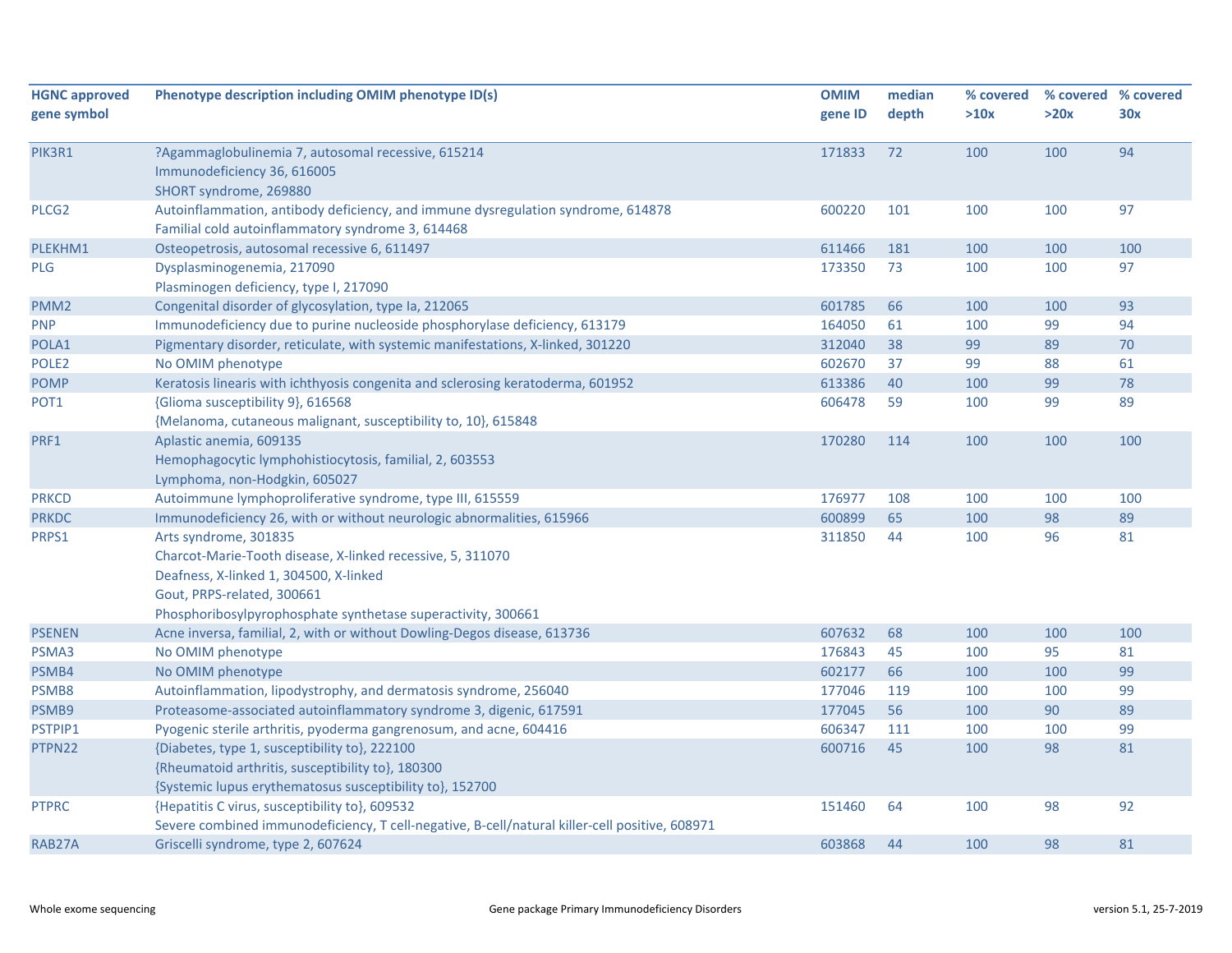| <b>HGNC approved</b> | Phenotype description including OMIM phenotype ID(s)                                                   | <b>OMIM</b> | median        | % covered |             | % covered % covered |
|----------------------|--------------------------------------------------------------------------------------------------------|-------------|---------------|-----------|-------------|---------------------|
| gene symbol          |                                                                                                        | gene ID     | depth         | >10x      | >20x        | 30x                 |
|                      |                                                                                                        |             |               |           |             |                     |
| RAC <sub>2</sub>     | Neutrophil immunodeficiency syndrome, 608203                                                           | 602049      | 99            | 100       | 100         | 100                 |
| RAG1                 | Alpha/beta T-cell lymphopenia with gamma/delta T-cell expansion, severe cytomegalovirus infection, and | 179615      | 81            | 100       | 100         | 100                 |
|                      | autoimmunity, 609889                                                                                   |             |               |           |             |                     |
|                      | Combined cellular and humoral immune defects with granulomas, 233650                                   |             |               |           |             |                     |
|                      | Omenn syndrome, 603554                                                                                 |             |               |           |             |                     |
|                      | Severe combined immunodeficiency, B cell-negative, 601457                                              |             |               |           |             |                     |
| RAG2                 | Combined cellular and humoral immune defects with granulomas, 233650                                   | 179616      | 58            | 100       | 100         | 98                  |
|                      | Omenn syndrome, 603554                                                                                 |             |               |           |             |                     |
|                      | Severe combined immunodeficiency, B cell-negative, 601457                                              |             |               |           |             |                     |
| RANBP2               | {Encephalopathy, acute, infection-induced, 3, susceptibility to}, 608033                               | 601181      | 109           | 100       | 100         | 98                  |
| RASGRP1              | No OMIM phenotype                                                                                      | 603962      | 62            | 100       | 100         | 97                  |
| RASGRP2              | ?Bleeding disorder, platelet-type, 18, 615888                                                          | 605577      | 90            | 100       | 100         | 100                 |
| RBCK1                | Polyglucosan body myopathy 1 with or without immunodeficiency, 615895                                  | 610924      | 132           | 100       | 100         | 100                 |
| RECQL4               | Baller-Gerold syndrome, 218600                                                                         | 603780      | 137           | 100       | 100         | 99                  |
|                      | RAPADILINO syndrome, 266280                                                                            |             |               |           |             |                     |
|                      | Rothmund-Thomson syndrome, 268400                                                                      |             |               |           |             |                     |
| <b>RELB</b>          | ?Immunodeficiency 53, 617585                                                                           | 604758      | 83            | 100       | 99          | 95                  |
| RFX5                 | Bare lymphocyte syndrome, type II, complementation group C, 209920                                     | 601863      | 86            | 100       | 99          | 95                  |
|                      | Bare lymphocyte syndrome, type II, complementation group E, 209920                                     |             |               |           |             |                     |
| <b>RFXANK</b>        | MHC class II deficiency, complementation group B, 209920                                               | 603200      | 110           | 100       | 100         | 100                 |
| <b>RFXAP</b>         | Bare lymphocyte syndrome, type II, complementation group D, 209920                                     | 601861      | 139           | 100       | 100         | 100                 |
| <b>RHOH</b>          | No OMIM phenotype                                                                                      | 602037      | 89            | 100       | 100         | 100                 |
| RIPK1                | Immunodeficiency 57, 618108                                                                            | 603453      | 45            | 100       | 95          | 84                  |
| <b>RMRP</b>          | Anauxetic dysplasia 1, 607095                                                                          | 157660      | No coverage 0 |           | $\mathbf 0$ | $\mathbf 0$         |
|                      | Cartilage-hair hypoplasia, 250250                                                                      |             |               |           |             |                     |
|                      | Metaphyseal dysplasia without hypotrichosis, 250460                                                    |             |               |           |             |                     |
| RNASEH2A             | Aicardi-Goutieres syndrome 4, 610333                                                                   | 606034      | 98            | 100       | 100         | 100                 |
| RNASEH2B             | Aicardi-Goutieres syndrome 2, 610181                                                                   | 610326      | 54            | 100       | 100         | 88                  |
| RNASEH2C             | Aicardi-Goutieres syndrome 3, 610329                                                                   | 610330      | 279           | 100       | 100         | 100                 |
| <b>RNF168</b>        | RIDDLE syndrome, 611943                                                                                | 612688      | 81            | 100       | 100         | 98                  |
| <b>RNF31</b>         | No OMIM phenotype                                                                                      | 612487      | 108           | 100       | 100         | 99                  |
| RNU4ATAC             | Microcephalic osteodysplastic primordial dwarfism, type I, 210710                                      | 601428      | No coverage 0 |           | $\mathbf 0$ | $\mathbf 0$         |
|                      | Roifman syndrome, 616651                                                                               |             |               |           |             |                     |
| <b>RORC</b>          | Immunodeficiency 42, 616622                                                                            | 602943      | 91            | 100       | 100         | 99                  |
| <b>RPSA</b>          | Asplenia, isolated congenital, 271400                                                                  | 150370      | 83            | 100       | 100         | 100                 |
| RSPH9                | Ciliary dyskinesia, primary, 12, 612650                                                                | 612648      | 121           | 100       | 100         | 100                 |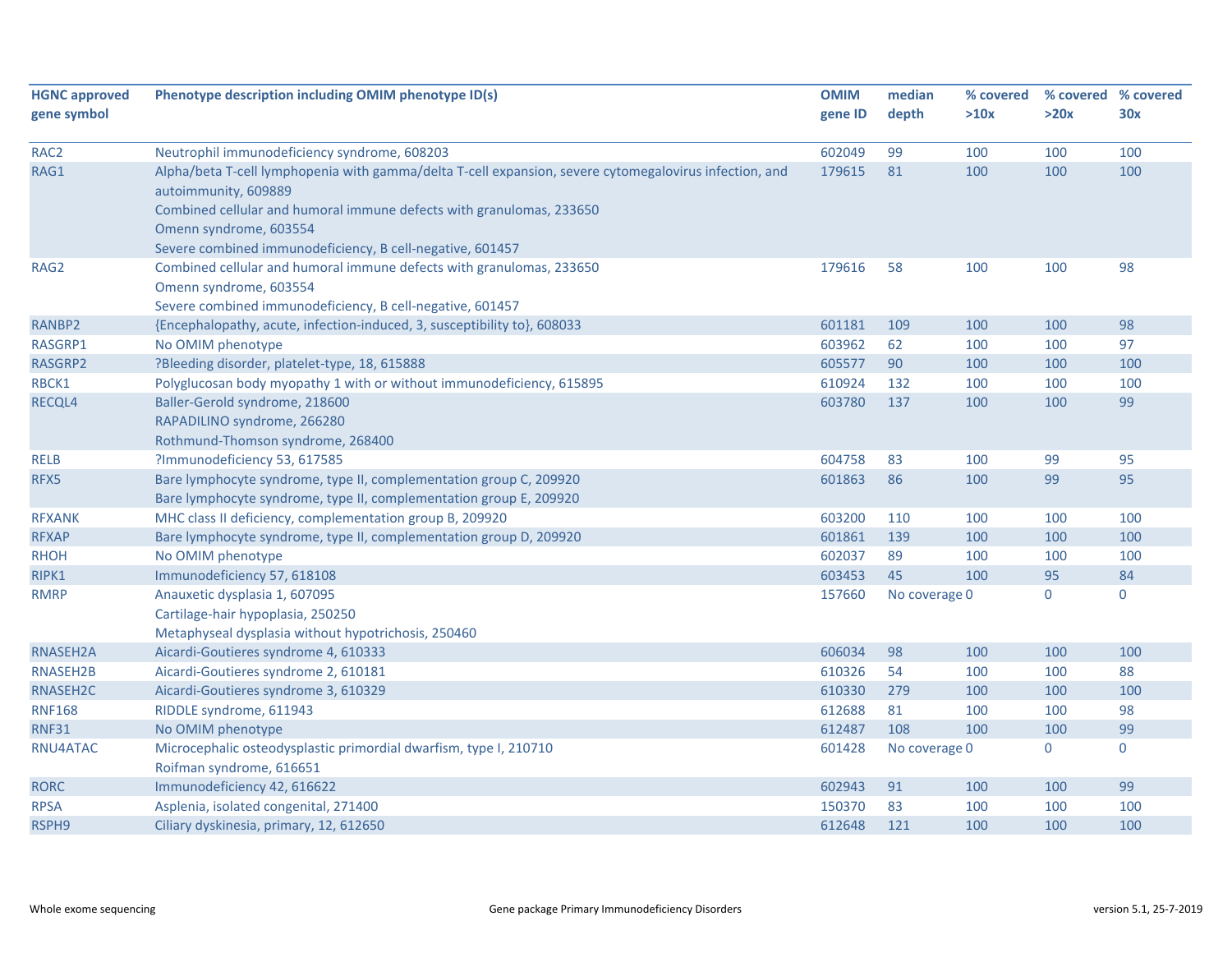| <b>HGNC approved</b>             | Phenotype description including OMIM phenotype ID(s)                                       | <b>OMIM</b> | median | % covered | % covered % covered |     |
|----------------------------------|--------------------------------------------------------------------------------------------|-------------|--------|-----------|---------------------|-----|
| gene symbol                      |                                                                                            | gene ID     | depth  | >10x      | >20x                | 30x |
|                                  |                                                                                            |             |        |           |                     |     |
| RTEL1                            | Dyskeratosis congenita, autosomal dominant 4, 615190                                       | 608833      | 132    | 100       | 100                 | 99  |
|                                  | Dyskeratosis congenita, autosomal recessive 5, 615190                                      |             |        |           |                     |     |
|                                  | Pulmonary fibrosis and/or bone marrow failure, telomere-related, 3, 616373                 |             |        |           |                     |     |
| SAMD9                            | MIRAGE syndrome, 617053                                                                    | 610456      | 59     | 100       | 100                 | 99  |
|                                  | Tumoral calcinosis, familial, normophosphatemic, 610455                                    |             |        |           |                     |     |
| SAMD9L                           | Ataxia-pancytopenia syndrome, 159550                                                       | 611170      | 53     | 100       | 100                 | 97  |
| SAMHD1                           | Aicardi-Goutieres syndrome 5, 612952                                                       | 606754      | 58     | 100       | 97                  | 80  |
|                                  | ?Chilblain lupus 2, 614415                                                                 |             |        |           |                     |     |
| <b>SBDS</b>                      | {Aplastic anemia, susceptibility to}, 609135                                               | 607444      | 72     | 100       | 100                 | 98  |
|                                  | Shwachman-Diamond syndrome, 260400                                                         |             |        |           |                     |     |
| SEMA3E                           | ?CHARGE syndrome, 214800                                                                   | 608166      | 53     | 100       | 99                  | 87  |
| SERAC1                           | 3-methylglutaconic aciduria with deafness, encephalopathy, and Leigh-like syndrome, 614739 | 614725      | 56     | 100       | 95                  | 79  |
| SERPING1                         | Angioedema, hereditary, types I and II, 106100                                             | 606860      | 105    | 100       | 100                 | 98  |
|                                  | Complement component 4, partial deficiency of, 120790                                      |             |        |           |                     |     |
| <b>SH2B3</b>                     | Erythrocytosis, somatic, 133100                                                            | 605093      | 109    | 100       | 100                 | 100 |
|                                  | Myelofibrosis, somatic, 254450                                                             |             |        |           |                     |     |
|                                  | Thrombocythemia, somatic, 187950                                                           |             |        |           |                     |     |
| SH <sub>2</sub> D <sub>1</sub> A | Lymphoproliferative syndrome, X-linked, 1, 308240                                          | 300490      | 51     | 100       | 94                  | 81  |
| SH3BP2                           | Cherubism, 118400                                                                          | 602104      | 113    | 91        | 91                  | 91  |
| SKIV2L                           | Trichohepatoenteric syndrome 2, 614602                                                     | 600478      | 116    | 100       | 100                 | 99  |
| <b>SLC29A3</b>                   | Histiocytosis-lymphadenopathy plus syndrome, 602782                                        | 612373      | 139    | 100       | 99                  | 99  |
| <b>SLC35A1</b>                   | Congenital disorder of glycosylation, type IIf, 603585                                     | 605634      | 60     | 100       | 100                 | 93  |
| <b>SLC35C1</b>                   | Congenital disorder of glycosylation, type IIc, 266265                                     | 605881      | 133    | 100       | 100                 | 100 |
| <b>SLC37A4</b>                   | Glycogen storage disease Ib, 232220                                                        | 602671      | 87     | 100       | 99                  | 93  |
|                                  | Glycogen storage disease Ic, 232240                                                        |             |        |           |                     |     |
| <b>SLC39A4</b>                   | Acrodermatitis enteropathica, 201100                                                       | 607059      | 122    | 100       | 100                 | 100 |
| <b>SLC46A1</b>                   | Folate malabsorption, hereditary, 229050                                                   | 611672      | 113    | 100       | 100                 | 100 |
| SMARCAL1                         | Schimke immunoosseous dysplasia, 242900                                                    | 606622      | 77     | 100       | 100                 | 96  |
| SMARCD2                          | Specific granule deficiency 2, 617475                                                      | 601736      | 71     | 87        | 85                  | 83  |
| <b>SNX10</b>                     | Osteopetrosis, autosomal recessive 8, 615085                                               | 614780      | 65     | 100       | 100                 | 94  |
| SOCS4                            | No OMIM phenotype                                                                          | 616337      | 67     | 100       | 100                 | 100 |
| SP110                            | Hepatic venoocclusive disease with immunodeficiency, 235550                                | 604457      | 52     | 100       | 99                  | 90  |
|                                  | {Mycobacterium tuberculosis, susceptibility to}, 607948                                    |             |        |           |                     |     |
| SPINK5                           | Netherton syndrome, 256500                                                                 | 605010      | 55     | 100       | 98                  | 89  |
| SPPL2A                           | No OMIM phenotype                                                                          | 608238      | 29     | 90        | 65                  | 40  |
| <b>SRP54</b>                     | No OMIM phenotype                                                                          | 604857      | 48     | 100       | 95                  | 84  |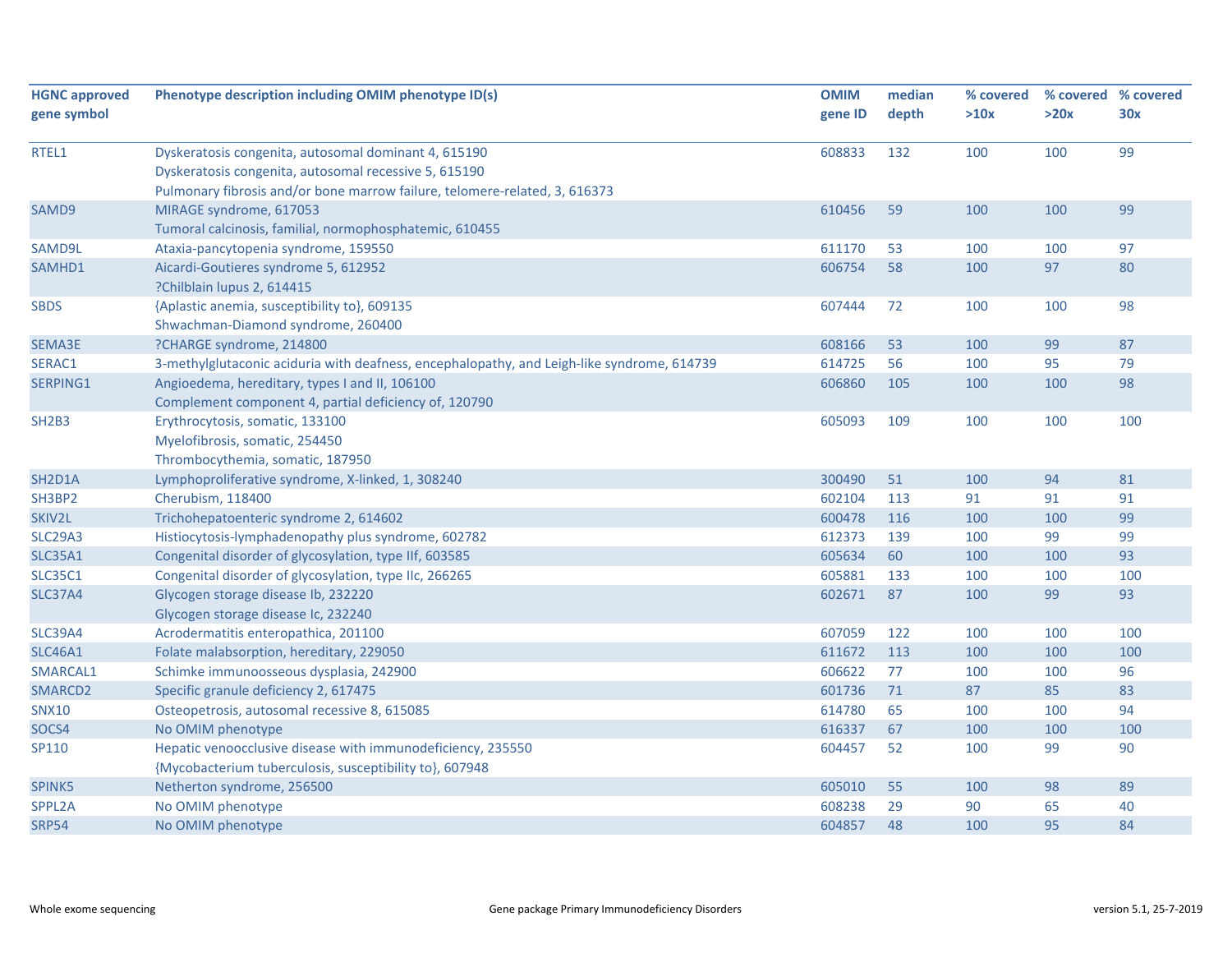|                  |                                                                                                | <b>OMIM</b> | median        | % covered |                | % covered % covered |
|------------------|------------------------------------------------------------------------------------------------|-------------|---------------|-----------|----------------|---------------------|
| gene symbol      |                                                                                                | gene ID     | depth         | >10x      | >20x           | 30x                 |
| STAT1            | Immunodeficiency 31A, mycobacteriosis, autosomal dominant, 614892                              | 600555      | 57            | 100       | 99             | 91                  |
|                  | Immunodeficiency 31B, mycobacterial and viral infections, autosomal recessive, 613796          |             |               |           |                |                     |
|                  | Immunodeficiency 31C, autosomal dominant, 614162                                               |             |               |           |                |                     |
| STAT2            | Immunodeficiency 44, 616636                                                                    | 600556      | 74            | 100       | 99             | 93                  |
| STAT3            | Autoimmune disease, multisystem, infantile-onset, 1, 615952                                    | 102582      | 80            | 100       | 100            | 96                  |
|                  | Hyper-IgE recurrent infection syndrome, 147060                                                 |             |               |           |                |                     |
| STAT4            | {Systemic lupus erythematosus, susceptibility to, 11}, 612253                                  | 600558      | 54            | 100       | 98             | 85                  |
| STAT5B           | Growth hormone insensitivity with immunodeficiency, 245590                                     | 604260      | 115           | 100       | 99             | 93                  |
|                  | Leukemia, acute promyelocytic, somatic, 102578                                                 |             |               |           |                |                     |
| STAT6            | No OMIM phenotype                                                                              | 601512      | 87            | 100       | 100            | 97                  |
| STIM1            | Immunodeficiency 10, 612783                                                                    | 605921      | 81            | 100       | 100            | 97                  |
|                  | Myopathy, tubular aggregate, 1, 160565                                                         |             |               |           |                |                     |
|                  | Stormorken syndrome, 185070                                                                    |             |               |           |                |                     |
| STK4             | T-cell immunodeficiency, recurrent infections, autoimmunity, and cardiac malformations, 614868 | 604965      | 71            | 100       | 100            | 97                  |
| STN1             | Cerebroretinal microangiopathy with calcifications and cysts 2, 617341                         | 613128      | 56            | 100       | 97             | 84                  |
| <b>STX11</b>     | Hemophagocytic lymphohistiocytosis, familial, 4, 603552                                        | 605014      | 268           | 100       | 100            | 100                 |
| STXBP2           | Hemophagocytic lymphohistiocytosis, familial, 5, 613101                                        | 601717      | 109           | 100       | 100            | 99                  |
| TAP1             | Bare lymphocyte syndrome, type I, 604571                                                       | 170260      | 119           | 100       | 100            | 100                 |
| TAP <sub>2</sub> | Bare lymphocyte syndrome, type I, due to TAP2 deficiency, 604571                               | 170261      | 99            | 100       | 100            | 100                 |
|                  | Wegener-like granulomatosis                                                                    |             |               |           |                |                     |
| <b>TAPBP</b>     | Bare lymphocyte syndrome, type I, 604571                                                       | 601962      | 102           | 100       | 100            | 100                 |
| <b>TAZ</b>       | Barth syndrome, 302060                                                                         | 300394      | 89            | 100       | 97             | 90                  |
| TBX1             | Conotruncal anomaly face syndrome, 217095                                                      | 602054      | 81            | 94        | 85             | 79                  |
|                  | DiGeorge syndrome, 188400                                                                      |             |               |           |                |                     |
|                  | Tetralogy of Fallot, 187500                                                                    |             |               |           |                |                     |
|                  | Velocardiofacial syndrome, 192430                                                              |             |               |           |                |                     |
| TCF3             | Agammaglobulinemia 8, autosomal dominant, 616941                                               | 147141      | 84            | 100       | 100            | 98                  |
| <b>TCIRG1</b>    | Osteopetrosis, autosomal recessive 1, 259700                                                   | 604592      | 116           | 100       | 100            | 99                  |
| TCN <sub>2</sub> | Transcobalamin II deficiency, 275350                                                           | 613441      | 107           | 100       | 100            | 100                 |
| <b>TERC</b>      | {Aplastic anemia}, 614743                                                                      | 602322      | No coverage 0 |           | $\overline{0}$ | $\overline{0}$      |
|                  | Dyskeratosis congenita, autosomal dominant 1, 127550                                           |             |               |           |                |                     |
|                  | {Pulmonary fibrosis, idiopathic, susceptibility to}, 614743                                    |             |               |           |                |                     |
| <b>TERT</b>      | {Dyskeratosis congenita, autosomal dominant 2}, 613989                                         | 187270      | 131           | 100       | 100            | 99                  |
|                  | {Dyskeratosis congenita, autosomal recessive 4}, 613989                                        |             |               |           |                |                     |
|                  | {Leukemia, acute myeloid}, 601626                                                              |             |               |           |                |                     |
|                  | {Melanoma, cutaneous malignant, 9}, 615134                                                     |             |               |           |                |                     |
|                  | {Pulmonary fibrosis and/or bone marrow failure, telomere-related, 1}, 614742                   |             |               |           |                |                     |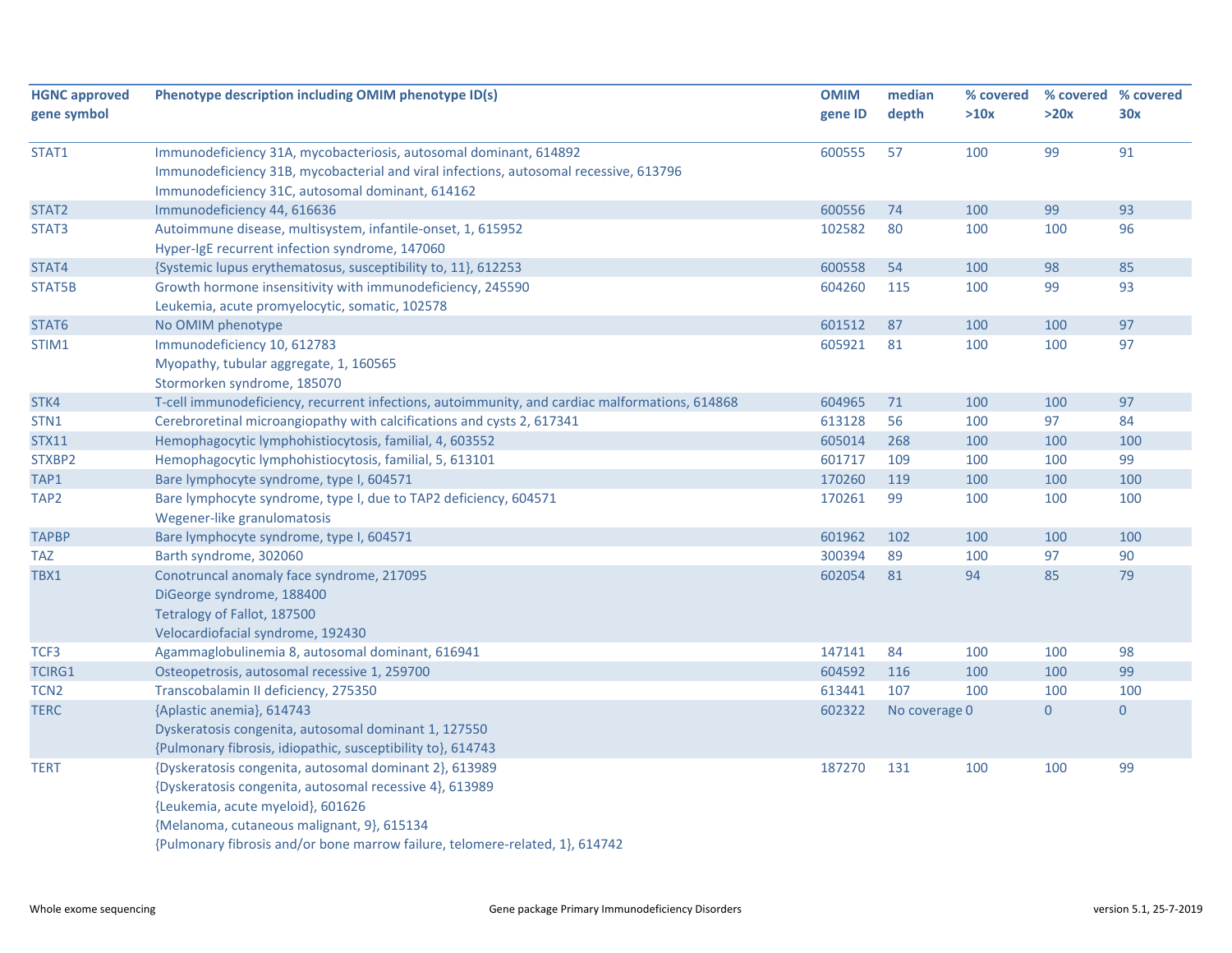| <b>HGNC approved</b> | Phenotype description including OMIM phenotype ID(s)                                        | <b>OMIM</b> | median | % covered | % covered % covered |     |
|----------------------|---------------------------------------------------------------------------------------------|-------------|--------|-----------|---------------------|-----|
| gene symbol          |                                                                                             | gene ID     | depth  | >10x      | >20x                | 30x |
|                      |                                                                                             |             |        |           |                     |     |
| <b>TFRC</b>          | Immunodeficiency 46, 616740                                                                 | 190010      | 50     | 100       | 98                  | 82  |
| THBD                 | {Hemolytic uremic syndrome, atypical, susceptibility to, 6}, 612926                         | 188040      | 199    | 100       | 100                 | 100 |
|                      | Thrombophilia due to thrombomodulin defect, 614486                                          |             |        |           |                     |     |
| TICAM1               | {Encephalopathy, acute, infection-induced (herpes-specific), susceptibility to, 6}, 614850  | 607601      | 131    | 100       | 100                 | 97  |
| TINF <sub>2</sub>    | Dyskeratosis congenita, autosomal dominant 3, 613990                                        | 604319      | 140    | 100       | 100                 | 100 |
|                      | Revesz syndrome, 268130                                                                     |             |        |           |                     |     |
| <b>TIRAP</b>         | {Bacteremia, protection against}, 614382                                                    | 606252      | 155    | 100       | 100                 | 100 |
|                      | {Malaria, protection against}, 611162                                                       |             |        |           |                     |     |
|                      | {Pneumococcal disease, invasive, protection against}, 610799                                |             |        |           |                     |     |
|                      | {Tuberculosis, protection against}, 607948                                                  |             |        |           |                     |     |
| TLR3                 | {Encephalopathy, acute, infection-induced (herpes-specific), susceptibility to, 2}, 613002  | 603029      | 56     | 100       | 100                 | 97  |
|                      | {HIV1 infection, resistance to}, 609423                                                     |             |        |           |                     |     |
| TLR4                 | No OMIM phenotype                                                                           | 603030      | 55     | 100       | 100                 | 97  |
| TMC6                 | Epidermodysplasia verruciformis, 226400                                                     | 605828      | 84     | 100       | 100                 | 98  |
| TMC8                 | Epidermodysplasia verruciformis, 226400                                                     | 605829      | 111    | 100       | 100                 | 100 |
| <b>TMEM173</b>       | STING-associated vasculopathy, infantile-onset, 615934                                      | 612374      | 116    | 100       | 100                 | 100 |
| <b>TNFAIP3</b>       | Autoinflammatory syndrome, familial, Behcet-like, 616744                                    | 191163      | 96     | 100       | 99                  | 95  |
| TNFRSF11A            | Osteolysis, familial expansile, 174810                                                      | 603499      | 90     | 95        | 95                  | 95  |
|                      | Osteopetrosis, autosomal recessive 7, 612301                                                |             |        |           |                     |     |
|                      | {Paget disease of bone 2, early-onset}, 602080                                              |             |        |           |                     |     |
| TNFRSF13B            | Immunodeficiency, common variable, 2, 240500                                                | 604907      | 89     | 100       | 100                 | 100 |
|                      | Immunoglobulin A deficiency 2, 609529                                                       |             |        |           |                     |     |
| TNFRSF13C            | Immunodeficiency, common variable, 4, 613494                                                | 606269      | 70     | 100       | 98                  | 80  |
| TNFRSF1A             | {Multiple sclerosis, susceptibility to, 5}, 614810                                          | 191190      | 85     | 100       | 97                  | 94  |
|                      | Periodic fever, familial, 142680                                                            |             |        |           |                     |     |
| TNFRSF4              | ?Immunodeficiency 16, 615593                                                                | 600315      | 67     | 99        | 91                  | 84  |
| TNFSF11              | Osteopetrosis, autosomal recessive 2, 259710                                                | 602642      | 47     | 100       | 99                  | 84  |
| TNFSF12              | No OMIM phenotype                                                                           | 602695      | 71     | 100       | 99                  | 95  |
| TPP2                 | No OMIM phenotype                                                                           | 190470      | 49     | 100       | 97                  | 84  |
| TRAF3                | {?Encephalopathy, acute, infection-induced (herpes-specific), susceptibility to, 5}, 614849 | 601896      | 100    | 100       | 100                 | 99  |
| TRAF3IP2             | ?Candidiasis, familial, 8, 615527                                                           | 607043      | 91     | 100       | 100                 | 98  |
|                      | {Psoriasis susceptibility 13}, 614070                                                       |             |        |           |                     |     |
| TREX1                | Aicardi-Goutieres syndrome 1, dominant and recessive, 225750                                | 606609      | 217    | 100       | 100                 | 100 |
|                      | Chilblain lupus, 610448                                                                     |             |        |           |                     |     |
|                      | {Systemic lupus erythematosus, susceptibility to}, 152700                                   |             |        |           |                     |     |
|                      | Vasculopathy, retinal, with cerebral leukodystrophy, 192315                                 |             |        |           |                     |     |